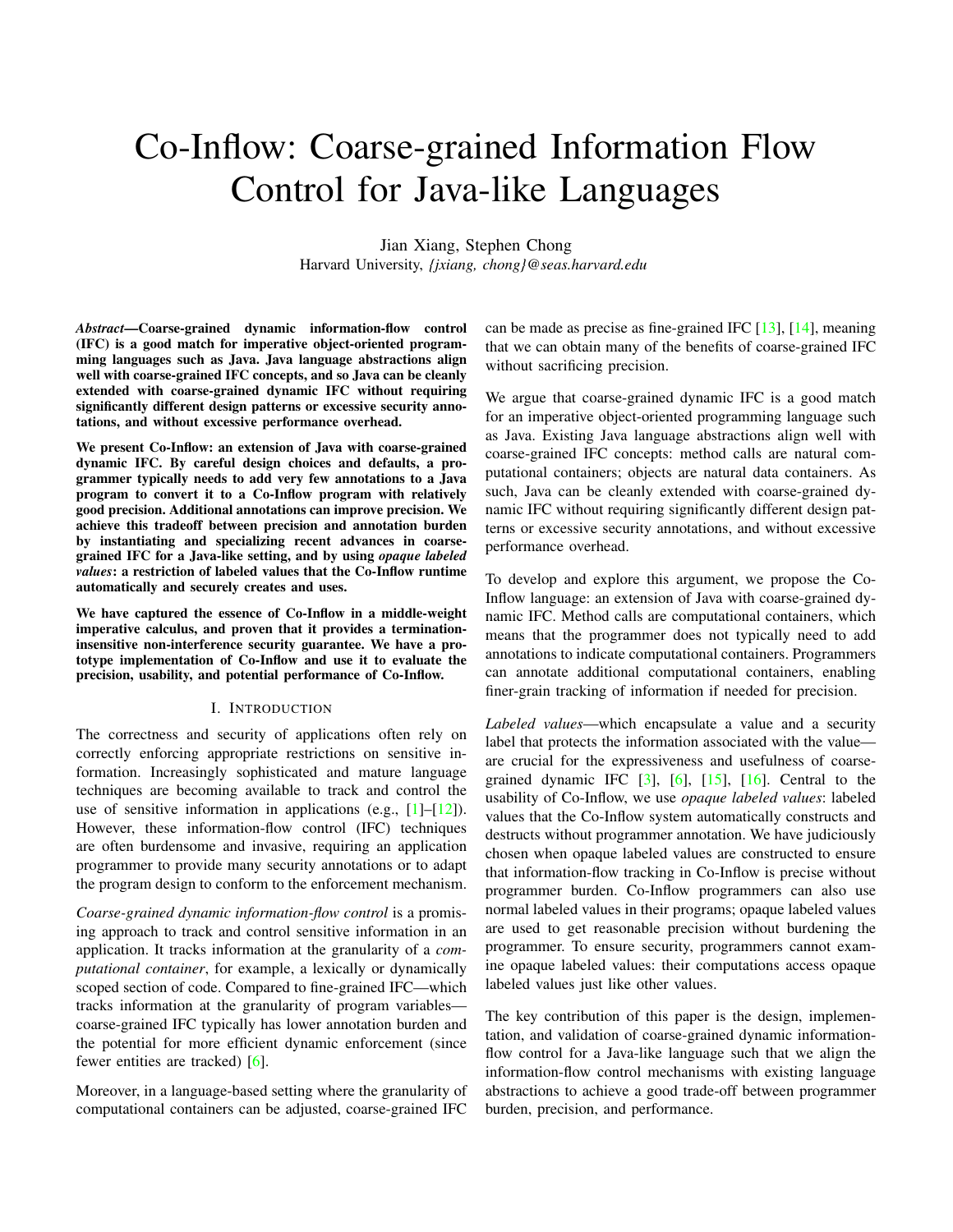In Section  $\mathbf{II}$  $\mathbf{II}$  $\mathbf{II}$  we introduce the key ideas of coarse-grained dynamic IFC in a Java setting, and show key features of Co-Inflow, including opaque labeled values.

We capture the essence of Co-Inflow in the CIFC calculus, which we present in Section [III.](#page-3-0) We prove that CIFC programs satisfy a strong information security property (Section [IV\)](#page-6-0). CIFC is the formal foundation for our design of Co-Inflow; Section [V](#page-7-0) describes how we extend the concepts from CIFC to Co-Inflow.

We have a prototype implementation of Co-Inflow (via compilation to Java) which we describe in Section [VI.](#page-8-0) We evaluate the feasibility and usefulness of Co-Inflow (Section [VII\)](#page-9-0) by porting existing Java applications (i.e., retrofitting strong information security guarantees to Java applications). Our experience indicates that Co-Inflow permits existing Java design patterns with little programmer annotation effort. For example, porting a 15,000 line Java health record application to Co-Inflow requires just 18 additional lines of code to ensure patients' records are accessible only to their assigned doctors.

We explore the precision of Co-Inflow using the IFSpec information-flow control benchmark [\[17\]](#page-13-8). Co-Inflow correctly detects all security violations in the benchmark, except for those involving reflection, a feature Co-Inflow doesn't support. Co-Inflow is about as precise (i.e., as few false positives for security enforcement) as other information-flow enforcement mechanisms. However, precision can be further improved by rewriting the benchmark programs to take advantage of Co-Inflow's features. We explore the performance overhead of our prototype implementation as well as perform experiments that indicate how well we might expect a more full-fledged implementation to perform.

#### II. CO-INFLOW OVERVIEW

<span id="page-1-0"></span>In this section, we present the key concepts of coarse-grained dynamic IFC through a simple example, and introduce the key features of Co-Inflow. Figure [1](#page-1-1) shows a snippet of Java code that standardizes the formatting of phone numbers. For presentation purposes we show straight-line code that handles two people; more realistic code would loop over a collection of people.

### *A. Context labels and field labels*

Coarse-grained information-flow control is based on the idea of *computational containers*: contexts in which computation occurs. Each computational container has a *context label*, [1](#page-1-2) a security label that is an upper bound on all information that has flowed into the container. As more information enters the container, the context label is increased in order to remain an upper bound. In this work, every method invocation will be a computational container. That is, every stack frame is associated with a context label.

```
1
In related work, this is also called a floating label, a current label, or a
program counter (pc) label.
```

```
1 Person alice = \ldots;
2 Person bob = \ldots;
                                                  // 1.⊥
4 String a=alice.getPhoneNum(); \qquad // 4.L_{Alice}5 String al=formatNum(a); \frac{1}{5} // 8.L<sub>Alice</sub><br>
6 alice.setPhoneNum(al); \frac{1}{1.1}6 alice.setPhoneNum(a1);
 7
% String b=bob.getPhoneNum(); // 14.L_{Alice} \sqcup L_{Bob}<br>% String b1=formatNum(b); // 18.L_{Alice} \sqcup L_{Bob}9 String b1=formatNum(b);
10 bob.setPhoneNum(b1);
11
12 String formatNum(String pn)
13 \{ // 5.L_{Alice} | 15.L_{Alice} \sqcup L_{Bob}14 String pn1 = ...
15 ... / / 6.L_{Alice} + 16.L_{Alice} \sqcup L_{Bob}16 return pn1; // 7.L_{Alice} + 17.L_{Alice} \sqcup L_{Bob}17 }
18
19 class Person {
20 String phoneNum;
21 int personId;
22\,23 String getPhoneNum()
\frac{1}{24} { \frac{1}{2.1} | \frac{12.L_{Alice}}{12.1}25 return phoneNum; // 3.L_{Alice} | 13.L_{Alice} \sqcup L_{Bob}26 }
27 void setPhoneNum(String s)
28 { / 9.L_{Alice} | 19.L_{Alice} \sqcup L_{Bob}29 this.phoneNum = s;//10.L_{Alice} | 20.L_{Alice} \sqcup L_{Bob}30 // Program halts, since L_{Alice} \sqcup L_{Bob} \not\sqsubseteq L_{Bob}<br>31 }
3132 \cdot \cdot \cdot33 }
```
<span id="page-1-10"></span><span id="page-1-1"></span>Fig. 1. A phone formatting program. Comments indicate the current label at the program point during execution.

To see how context labels work, let's consider the execution of the code in Fig. [1.](#page-1-1) (Note that in this subsection we explain the key idea of context labels; the actual operation of Co-Inflow differs and is explained in Section  $II-C$ .) Comments on the right indicate the container's context label immediately after executing that line of code. Methods that are invoked twice have two context labels shown, corresponding to each of the two invocations. Numbers indicate the order of execution. Assume that initially (line [3\)](#page-1-3) the context label is ⊥, the most permissive security label, and that the method call alice.getPhoneNum() (line [4\)](#page-1-4) returns data with label  $L_{Alice}$ <sup>[2](#page-1-5)</sup> Thus, after the call, the context label increases from  $\perp$  to  $L_{Alice}$ , since information with label  $L_{Alice}$  entered the computational container.

Line [5](#page-1-6) calls formatNum, which creates a new computational container for the callee's stack frame. Initially, the context label of the callee's container is  $L_{Alice}$ , the same as the caller's context label (since the callee's arguments and the decision to invoke the callee is information that flows into the callee's container, and the caller's context label is an upper bound

<span id="page-1-5"></span><sup>&</sup>lt;sup>2</sup>For this example, we use labels  $L_{Alice}$  and  $L_{Bob}$  for Alice's and Bob's information respectively. In general, labels can be application specific.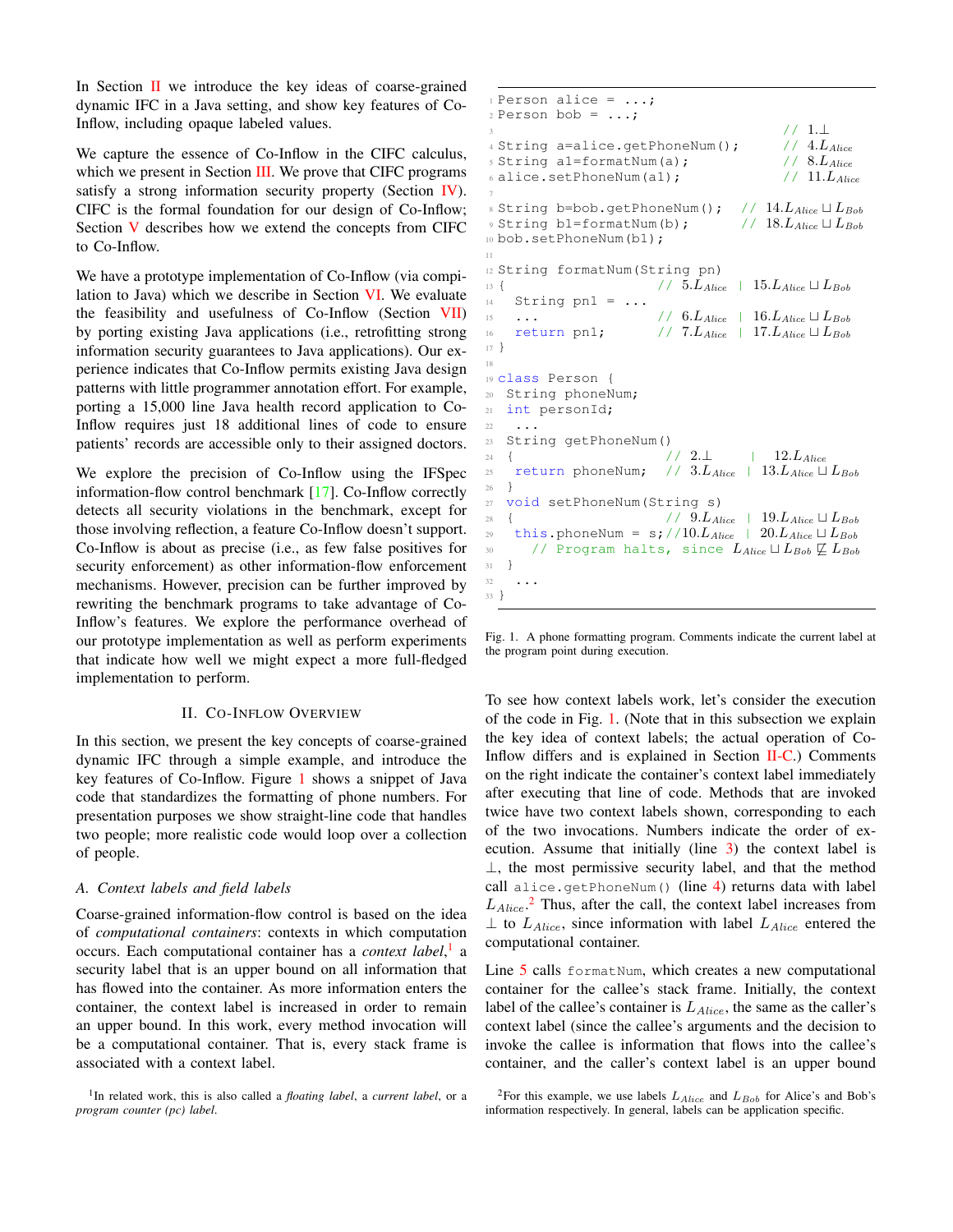```
1 Person alice = \ldots;
2 Person bob = \ldots;
                                    3 // 1.⊥
4 Labeled<String> a =
5 toLabeled(alice.getPhoneNum(),
6 fieldLabelOf(alice)); // 5.17 Labeled<String> a1 =
8 toLabeled(formatNum(a),
             fieldLabelOf(alice)); // 10.⊥
10 alice.setPhoneNum(a1); // 13.⊥
11
12 Labeled<String> b =
13 toLabeled(bob.getPhoneNum(),
14 fieldLabelOf(bob)); // 17.⊥
15 Labeled<String> b1 =
16 toLabeled(formatNum(b),
17 fieldLabelOf(b)); // 22.\perp18 bob.setPhoneNum(b1); \frac{1}{25.1}19
20 String formatNum(Labeled<String> pn)
21 \t {13.1}22 String s = unlabel(pn); // 7.L_{Alice} | 19.L_{Bob}\frac{23}{2} ... // 8. L_{Alice} | 20. L_{Bob}24 return pn1; 1/9.L_{Alice} | 21.L_{Bob}25 }
26
27 class Person {
28 String phoneNum;
29 int personId;
30 \cdot \cdot \cdot31 String getPhoneNum() { // 2.⊥ | 14.⊥
32 String pn = phoneNum; // 3.L_{Alice} | 15.L_{Bob}33 return pn; \frac{1}{4.2} // 4. L_{Alice} | 16. L_{Bob}34 }
35 void setPhoneNum(Labeled<String> ls)
36 { // 11.⊥ | 23.⊥
37 phoneNum = unlabel(1s); // 12.L_{Alice} | 24.L_{Bob}38 }
39 \cdot \cdot \cdot40 }
```
<span id="page-2-2"></span>Fig. 2. The phone formatting program with labeled values

on this information). No additional information enters the container, and the method call returns data with label  $L_{Alice}$ . The context label of the caller container is already an upper bound on this information and doesn't need to be increased.

On line  $6$ , we invoke alice.setPhoneNum(), which creates a new container with context label  $L_{Alice}$ . That method call stores the newly formatted phone number into a field of object alice. Each object has a *field label* that is an upper bound of the information stored in its fields. If an object's field label is  $\ell$ , when data is read from a field of the object, it is treated as information with label  $\ell$ . When data is stored to a field, the object's field label must be an upper bound of the context label. (The programmer may explicitly increase the field label of an object.) Assume the field label of object alice is  $L_{Alice}$ . The data being written to field alice. phoneNum is labeled  $L_{Alice}$ , the context label of the invocation of alice.setPhoneNum, so the field write succeeds.

Lines [8](#page-1-8)[–10](#page-1-9) format Bob's phone number. On line [8,](#page-1-8) the method call bob.getPhoneNum() returns data with label  $L_{Bob}$  (assuming the field label of object bob is  $L_{Bob}$ ) and so after the call, the context label is  $L_{Alice} \sqcup L_{Bob}$ .<sup>[3](#page-2-1)</sup> At line [10,](#page-1-9) when we invoke bob.setPhoneNum(b1), the context label of the callee is  $L_{Alice} \sqcup L_{Bob}$ , which can't flow to the field label of bob, and execution halts (line [29\)](#page-1-10) to avoid a possible security violation.

Context labels can soundly track and control the flow of information in a system. However, in some cases enforcement is imprecise. This happened in the example: although the context label was  $L_{Alice} \sqcup L_{Bob}$  at line [29](#page-1-10) before updating Bob's phone number, the data written to field bob.phoneNum depended only on information with label  $L_{Bob}$ . The program unnecessarily halts due to such imprecise tracking.

## *B. Labeled Values*

The precision of coarse-grained information-flow tracking can be improved through the use of *labeled values* [\[3\]](#page-13-5), which is a pair of a value  $v$  and a security label  $\ell$  that is an upper bound on the information on which  $v$  depends. Intuitively, a labeled value can be passed around by a container without the container's context label being raised so long as the container does not examine or compute on the value  $v$ . A container can *unlabel* a labeled value, which raises the context label to at least  $\ell$  and allows the container to compute with  $v$ .

In Co-Inflow, the class Labeled implements a labeled value, and primitive operations toLabeled and unlabel respectively create and destruct labeled values. Expression toLabeled $(e, \ell)$  creates a new computational container to evaluate expression  $e$  and protects its result with label value  $\ell$ , allowing the programmer to control "label creep" [\[18\]](#page-13-9) of the context labels.

Figure [2](#page-2-2) shows the Figure [1](#page-1-1) code modified to use labeled values. Line  $6$  constructs a labeled value using the  $t$  olabeled operator for the phone number returned by getPhoneNum and the field label of object alice. The operator fieldLabelOf retrieves the field label of the argument object.

Comments on the right show the context label as this example executes. Because line [6](#page-2-3) constructs a labeled value (Alice's phone number, with label  $L_{Alice}$ ), the context label remains ⊥ after calling alice.getPhoneNum() and fieldLabelOf(alice). The context labels of the calls to formatNum and setPhoneNum are  $\perp$  at the beginning, and rise to  $L_{Alice}$  and  $L_{Bob}$  after the input labeled values are opened by unlabel. The context label of the caller remains ⊥ throughout the execution, and Bob's phone number is successfully updated without raising the context label: labeled values enabled more precise tracking and control of information flow.

#### <span id="page-2-0"></span>*C. Co-Inflow*

The use of labeled values can improve precision, but reduces readability, and requires significant programmer effort to add

<span id="page-2-1"></span> ${}^{3}\ell_1 \sqcup \ell_2$  is the *join* of  $\ell_1$  and  $\ell_2$  and is as restrictive as both  $\ell_1$  and  $\ell_2$ .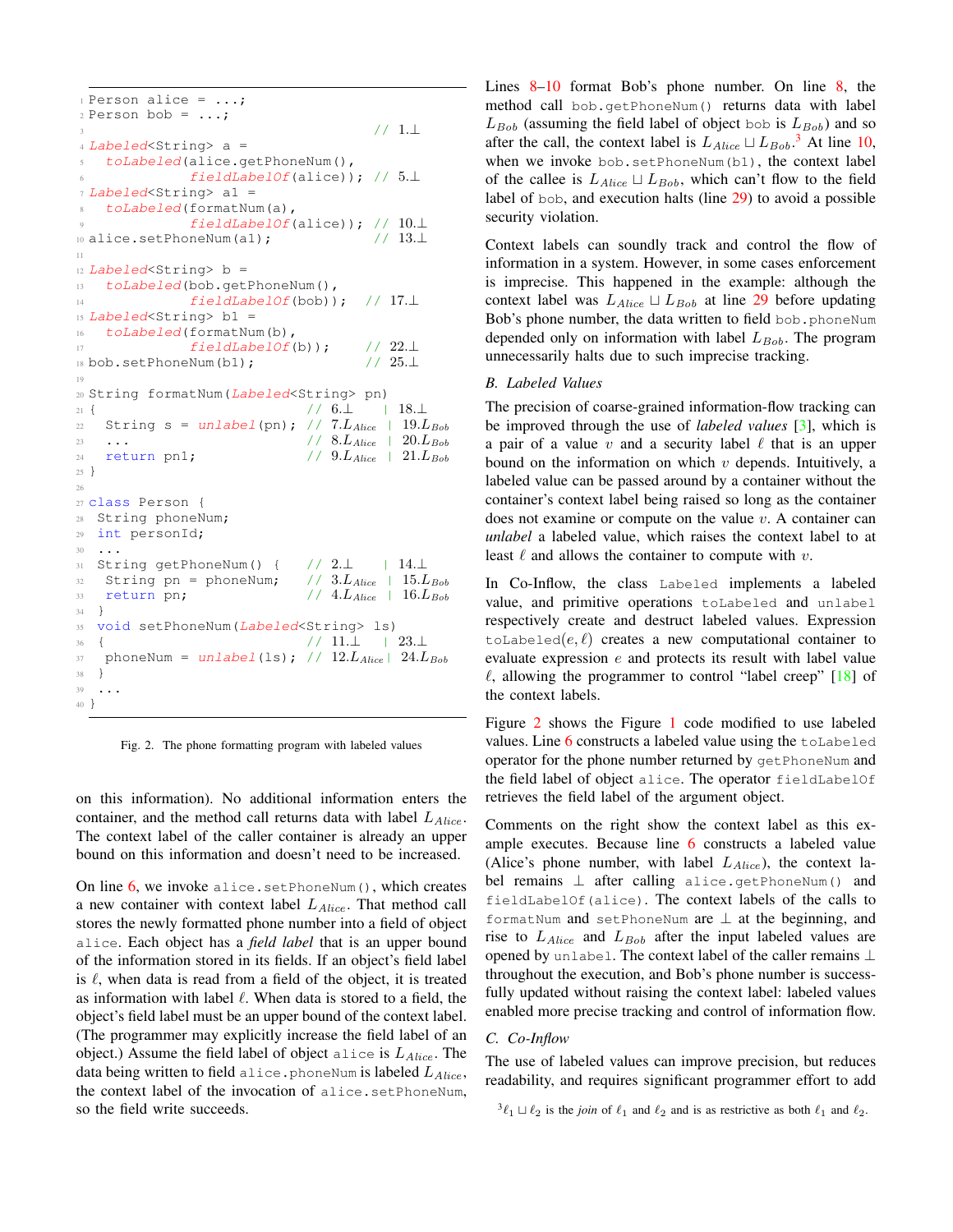toLabeled annotations. Moreover, it may require changing many method signatures to pass and return labeled values, as happens in Figure [2.](#page-2-2)

To address this, the Co-Inflow runtime in essence inserts toLabeled and unlabel annotations automatically, without burdening the programmer. Indeed, Figure [1](#page-1-1) is Java code, but when treated as Co-Inflow code, the implicit insertion of labeled values ensures that the runtime behavior is almost the same as the code in Figure [2,](#page-2-2) but without the need for programmer annotations or changed signatures.

Opaque labeled values There are differences between labeled values in Figure [2](#page-2-2) and the labeled values that Co-Inflow implicitly inserts, which we refer to as *opaque labeled values*. In particular, for every computational container, Co-Inflow creates an opaque labeled value for its result. The opaque labeled values are then dynamically tracked in subsequent computations. Typically, in coarse-grained IFC languages such as LIO  $[3]$ ,  $[7]$ ,  $[15]$ , the programmer must supply a label for a toLabeled operation (e.g., as in line [6](#page-2-3) of Figure [2\)](#page-2-2). Co-Inflow removes this annotation burden by using the context label as the label for opaque labeled values. Although easier (and potentially more precise) than a programmer-supplied label, the label of an opaque labeled value may itself reveal information. To prevent this covert channel, Co-Inflow does not allow code to inspect labels of opaque labeled values (which is why we call them *opaque*).[4](#page-3-1)

In addition to creating new computational containers for method calls, Co-Inflow implicitly creates new computational containers for field reads and writes. That is, each field read and write is executed in its own container, which helps prevent context labels creeping upwards unnecessarily.

Co-Inflow's implicit insertion of computational containers and opaque labeled values allows a programmer to get the benefits of coarse-grained IFC with very few annotations. Co-Inflow aligns computational containers for IFC with the natural computational contexts of Java programs.

Object and Field Labels In Co-Inflow, each object has two labels associated with it: an *object label* and a *field label*. The field label is an upper bound on information stored in the object's fields. The object label is an upper bound on the information that has influenced the field label as well as an upper bound on meta-data about the object, such as its run-time class. The field label may increase during execution (through explicit operations) but the object label is fixed. We ensure that if a reference to an object is in a given computational container, then the context label of the container protects the object label, and thus the field label can be examined without ever needing to raise the context label.

```
1 class Person {
2 int personId;
3 Person(...){ // constructor
4 \cdot \cdot \cdot5 raiseFieldLabel(this,
6 getLabelById(personId));
   7 }
8 ...
9 }
```
<span id="page-3-2"></span>Fig. 3. Labeling data appropriately with raiseFieldLabel

Co-Inflow has a primitive operation raiseFieldLabel( $o$ ,  $\ell$ ) that raises the field label of object  $o$  to at least label  $\ell$ . Primitives fieldLabelOf and getContextLabel allow programmers to inspect an object's field label and the current context label.

Sources of Labels Co-Inflow programmers must ensure that data entering the system is labeled appropriately. The programmer can do this by using raiseFieldLabel to set the field label of objects appropriately. For example, the programmer might ensure that when objects are created from the results of database queries, their label is set appropriately. In the example above, this might be done in the constructor of the Person object, as shown in the code snippet of Figure [3.](#page-3-2)

Co-Inflow also has libraries that facilitate labeling data appropriately as it enters the system, for example, InputStream implementations that return labeled values and can be used to ensure that data entering the system is labeled appropriately. We also provide a signature mechanism to facilitate integration with legacy Java libraries (see Section [VII\)](#page-9-0).

## III. LANGUAGE MODEL

<span id="page-3-0"></span>We present CIFC, an imperative calculus that captures the essence of Co-Inflow. Inspired by Middleweight Java [\[20\]](#page-13-12), it enables us to prove formal security guarantees (Section [IV\)](#page-6-0).

# *A. Syntax*

Figure [4](#page-4-0) shows the syntax of CIFC. For syntactic element  $s$ , we write  $\overline{s}$  to indicate a (possibly empty) list of s. A program is a list of class definitions and an expression to evaluate. A class definition is a class name, a list of field declarations, and a list of method declarations. A field declaration  $cn$  f means that objects of the class contain a field named  $f$  whose value is either null or an object of class  $cn$ . The type of a field must be a class name. Methods take a single argument and return a single value. The body of a method is an expression. Valid expressions include variables, booleans, null, comparisons, field reads and writes, method calls, assignments, branches, and sequences.

Label-related expressions allow programmers to express and manipulate security labels. Metavariable  $\ell$  ranges over constant security labels. Expression toLabeled $(e_1, e_2)$  constructs a new labeled value, by evaluating  $e_1$  in a new computational

<span id="page-3-1"></span><sup>4</sup>Previous work also allowed creation of labeled values without programmer-supplied labels [\[14\]](#page-13-4), [\[19\]](#page-13-11). A minor novelty of our work is to make such labels opaque.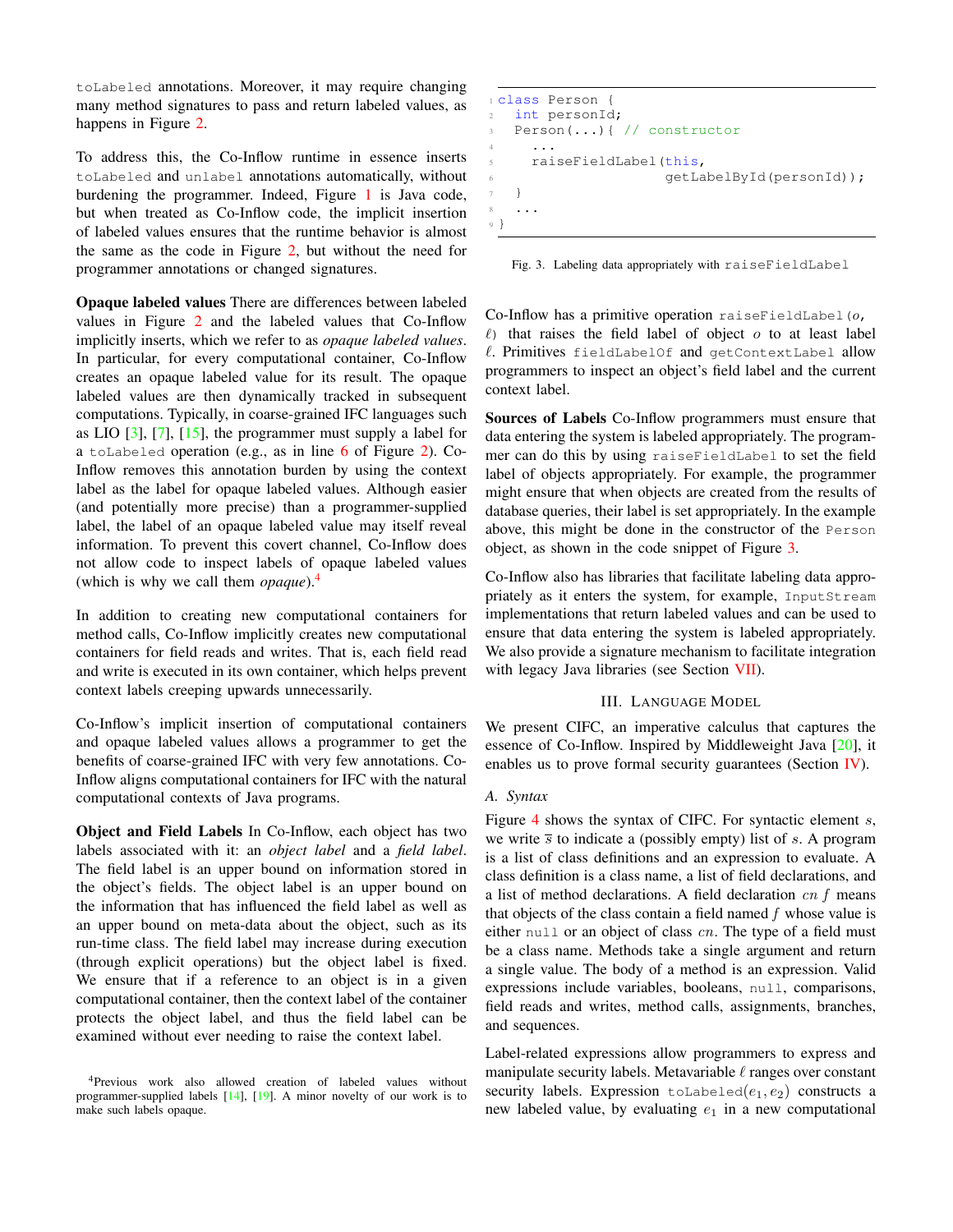| $P \quad ::= \overline{cld} \, ; \, e$<br>cld ::= class cn $\overline{fd}$ $\overline{md}$<br>$fd \n::= cn f$<br>$md ::= \tau m(\tau x)\{e\}$<br>$::=$<br>e<br>$\boldsymbol{x}$<br>true   false<br>null<br>$e == e$<br>e.f<br>e.m(e) | Program<br>Class definition<br>Field declaration<br>Method declaration<br>Expression<br>variable<br>boolean values<br>null<br>comparison<br>field access<br>method invocation                                                                                                                  |
|--------------------------------------------------------------------------------------------------------------------------------------------------------------------------------------------------------------------------------------|------------------------------------------------------------------------------------------------------------------------------------------------------------------------------------------------------------------------------------------------------------------------------------------------|
| new $cn()$<br>$x = e$<br>$e.f = e$<br>if ethen e else e<br>$e$ ; $e$<br>le<br>le<br>$::=$<br>ł.<br>toLabeled $(e,e)$<br>unlabel $(e)$<br>labelOf(e)<br>raiseFieldLabel(e, e)<br>fieldLabelOf(e)<br>getContextLabel()                 | object creation<br>assignment<br>field write<br>condition branch<br>sequence<br>label related expression<br>Label related expression<br>label values<br>labeled computation<br>unlabel labeled data<br>get label of labeled value<br>raise field label<br>get field label<br>get context label |
| Identifiers of class names<br>cn<br>Identifiers of field names<br>f<br>Identifiers of method names<br>m<br>Identifiers of variables<br>$\boldsymbol{x}$                                                                              |                                                                                                                                                                                                                                                                                                |
| $\tau$<br>∷≕<br>cn<br>bool<br>Label<br>Labeled $\tau$                                                                                                                                                                                | Type<br>class name<br>boolean type<br>label type<br>labeled type                                                                                                                                                                                                                               |

<span id="page-4-0"></span>Fig. 4. Core Syntax and Types of Co-Inflow Programs

container, and protecting the result with label  $e_2$ . Operators unlabel and labelOf consume a labeled value and return, respectively, the value that is labeled, and the label of the labeled value. Expression raiseFieldLabel $(e_1, e_2)$  evaluates  $e_1$  to an object, and raises its field label to at least the value of  $e_2$ . Expression fieldLabelOf(e) returns the field label of the object that e denotes. Expression  $\text{getContextLabel}()$ returns the current context label.

#### *B. Operational Semantics*

We define a small-step operational semantics for CIFC. We extend the surface syntax of expressions (Figure [5\)](#page-4-1) with additional expressions that arise during evaluation: object references  $\varsigma$ , labeled values  $v^{\ell}$ , opaque labeled values  $v^{[\ell]}$ , and labelData $(e, l)$  (used to implement construction of labeled values). Values in the language include null, label values, object references, labeled values, and opaque labeled values. In addition to the syntactic restrictions shown in Figure [5,](#page-4-1) we also require that opaque labeled values are not directly nested.

A *configuration* is either a pair  $\langle \Delta, \mathcal{H} \rangle$  (where  $\Delta$  is a stack of computational containers and  $H$  is a heap) or the special error configuration Exception which is used to indicate null-pointer



<span id="page-4-1"></span>

dereferences, security violations, and other run-time errors. In this formalism, error configurations halt execution; we discuss more precise handling of exceptions in Section [V.](#page-7-0) A heap  $H$  is a function from *object references*  $\varsigma$  to objects  $\langle cn, \mathbb{F}, \ell_f, \ell_o \rangle$ , where  $cn$  is the class name of the object, function  $\mathbb F$  maps field names to values, label  $\ell_f$  is the *field label* for the object (an upper bound on the information stored in the fields), and label  $\ell_o$  is the *object label* for the object (an upper bound on the information associated with the object reference  $\varsigma$  and the object's field label).

A computational container is a tuple  $(e, \rho, pc, \theta)$  where e is the expression to evaluate,  $\rho$  is a stack of continuations (i.e., expressions with a hole; see Figure  $5$ ), pc is the container's floating context label, and environment  $\theta$  maps local variables to values. A configuration has a stack of containers  $\Delta$  where the top of the stack is the currently executing computation; we refer to the container at the top of the stack as the *current container*. We write  $\parallel$  for the empty stack, and  $s :: S$  for the stack with s pushed on stack S. A *final configuration* is a configuration of the form  $\langle (v, \|, pc, \theta) : \|, \mathcal{H} \rangle$ , that is, where the container stack has just a single computational container with a value  $v$  and an empty continuation stack.

We give the semantics of CIFC as a small-step judgment  $CT \vdash \langle \Delta, \mathcal{H} \rangle \rightarrow \langle \Delta', \mathcal{H}' \rangle$ , where class table CT is a map from class names to class definitions. Given a list of class declarations, we can construct a corresponding class table in the obvious way (assuming that class names are distinct). Given a program  $cld$ ; e, the initial configuration is  $\langle (e, \|, \bot, \emptyset) : \Box, \emptyset \rangle$ , where  $\perp$  is the most permissive security label, and  $\emptyset$  denotes the empty heap and empty variable environment. The initial configuration is evaluated using the class table corresponding to the program's class declarations. The class table does not change during evaluation. Configurations should be *wellformed* (defined in Appendix **B**). For example, for every object  $\langle cn, \mathbb{F}, \ell_f, \ell_o \rangle$  in the heap, the domain of field map  $\mathbb{F}$  should be all and only the fields in the class definition for cn.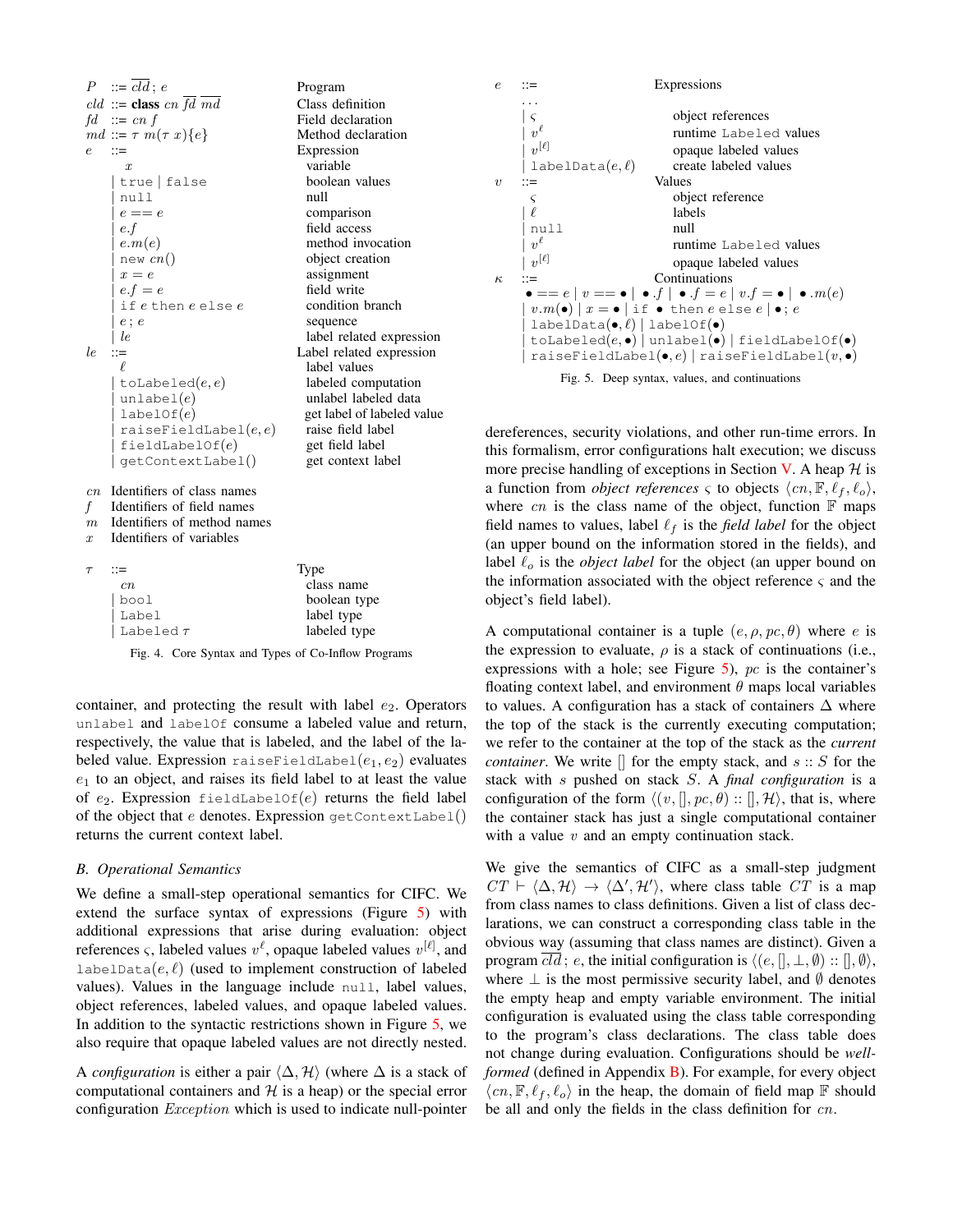E-FileLREAD  
\n
$$
\delta = (v_o.f, \rho, pc, \theta) \qquad (\varsigma, \ell) = openOpaque(v_o)
$$
\n
$$
\mathcal{H}(\varsigma) = \langle cn, \mathbb{F}, \ell_f, \ell_o \rangle \qquad pc' = pc \sqcup \ell_f \sqcup \ell_o \sqcup \ell
$$
\n
$$
v = \mathbb{F}(f) \qquad \delta' = (v, [], pc', \theta)
$$
\n
$$
CT \vdash \langle \delta :: \Delta, \mathcal{H} \rangle \rightarrow \langle \delta' :: \delta :: \Delta, \mathcal{H} \rangle
$$

E-METHODCALL

$$
\delta = (v_o.m(v), \rho, pc, \theta) \qquad (\varsigma, \ell) = openOpaque(v_o)
$$
  
\n
$$
\mathcal{H}(\varsigma) = \langle cn, \mathbb{F}, \ell_f, \ell_o \rangle \qquad pc' = pc \sqcup \ell \sqcup \ell_o
$$
  
\n
$$
lookup\_md(CT, cn, m) = \tau_r \ m(\tau_a \ a) \{e_{body}\}
$$
  
\n
$$
\theta' = [a \rightarrow v] \qquad \delta' = (e_{body},[], pc', \theta')
$$
  
\n
$$
CT \vdash \langle \delta :: \Delta, \mathcal{H} \rangle \rightarrow \langle \delta' :: \delta :: \Delta, \mathcal{H} \rangle
$$

E-FIELDWRITE

$$
\delta = (v_o.f = v, \rho, pc, \theta) \qquad (\varsigma, \ell) = openOpaque(v_o)
$$
  

$$
(v', \ell') = openOpaque(v) \qquad \mathcal{H}(\varsigma) = \langle cn, \mathbb{F}, \ell_f, \ell_o \rangle
$$
  

$$
(pc \sqcup \ell \sqcup \ell') \sqsubseteq \ell_f \qquad \delta' = (v, \rho, pc, \theta)
$$
  

$$
CT \vdash \langle \delta :: \Delta, \mathcal{H} \rangle \rightarrow \langle \delta' :: \Delta, \mathcal{H}[\varsigma \mapsto \langle cn, \mathbb{F}[f \mapsto v'], \ell_f, \ell_o \rangle] \rangle
$$

E-RETURN  
\n
$$
\delta = (v_r,[], pc, \theta) \qquad (v, \ell) = openOpaque(v_r)
$$
\n
$$
\frac{\delta' = (e, \rho, pc', \theta') \qquad \delta'' = (v^{[pc \sqcup \ell]}, \rho, pc', \theta')}{CT \vdash \langle \delta : : \delta' : : \Delta, \mathcal{H} \rangle \rightarrow \langle \delta'': : \Delta, \mathcal{H} \rangle}
$$

E-NEW

<span id="page-5-0"></span>
$$
\delta = (\text{new } cn(), \rho, pc, \theta) \qquad \delta' = (\varsigma, \rho, pc, \theta)
$$
  

$$
\varsigma \notin dom(\mathcal{H}) \qquad \mathbb{F} = \{f \mapsto \text{null} \mid f \in fields(CT, cn)\}
$$
  

$$
CT \vdash \langle \delta :: \Delta, \mathcal{H} \rangle \rightarrow \langle \delta' :: \Delta, \mathcal{H}[\varsigma \mapsto \langle cn, \mathbb{F}, pc, pc \rangle] \rangle
$$



Given a program  $P = \overline{cld}$ ; e, we write  $P \Downarrow \langle \Delta, \mathcal{H} \rangle$  to mean that the initial configuration for  $P$  can take zero or more steps to final configuration  $\langle \Delta, \mathcal{H} \rangle$ , using the class table corresponding to  $cld$ .

Selected inferences rules for the semantics are given in Figures [6](#page-5-0) and [7,](#page-5-1) and selected auxiliary functions in Figure [8;](#page-5-2) remaining rules and auxiliary functions are in Appendix [E.](#page-15-0)

The semantics ensures certain invariants hold during execution. As is standard in coarse-grained information-flow control, given a computational container  $\delta = (e, \rho, pc, \theta)$ , the context label pc is always an upper bound on the labels of any (unlabeled) value that appears in expression  $e$ , continuation stack  $\rho$  or the range of variable context  $\theta$ . So, for example, rule E-UNLABEL takes a labeled value  $v^{\ell}$ , and unlabels it, ensuring that the context label is increased to be at least  $\ell$  and allowing value  $v$  to be used in the current container.

Another invariant is that for any object  $\langle cn, \mathbb{F}, \ell_f, \ell_o \rangle$  in the heap, the field label  $\ell_f$  is an upper bound of the labels of any (unlabeled) value in the range of field map  $\mathbb{F}$ , and object label  $\ell_{o}$  is an upper bound on information that may be learned by having a reference to this object, by the class cn of the object, and by the current value of the field label. The object label E-TOLABELED

 $\delta = (\text{toLabeled}(e, v), \rho, pc, \theta)$ 

e contains no assignments  $(\ell_v, \ell) = openOpaque(v)$  $pc' = pc \sqcup \ell \qquad \delta' = (\texttt{labelData}(e, \ell_v),[], pc', \theta)$ 

$$
\delta'' = (\text{tolabeled}(e, v), \rho, pc', \theta)
$$

$$
CT \vdash \langle \delta :: \Delta, \mathcal{H} \rangle \rightarrow \langle \delta' :: \delta'': : \Delta, \mathcal{H} \rangle
$$

$$
E\text{-LABELDATA}
$$

$$
\delta = (\text{labelData}(v, \ell_v), \rho, pc, \theta)
$$

$$
\underline{pc} \subseteq \ell_v \qquad \delta' = (v^{\ell_v}, \rho, pc, \theta)
$$

$$
\overline{CT} \vdash \langle \delta :: \Delta, \mathcal{H} \rangle \rightarrow \langle \delta' :: \Delta, \mathcal{H} \rangle
$$

E-UNLABEL

 $\delta = (\text{unlabel}(v'), \rho, pc, \theta)$  (*v*  $\ell$ ,  $\ell'$ ) = openOpaque(v')  $pc' = pc \sqcup \ell \sqcup \ell'$   $\delta' = (v, \rho, pc', \theta)$  $CT \vdash \langle \delta :: \Delta, \mathcal{H} \rangle \rightarrow \langle \delta' :: \Delta, \mathcal{H} \rangle$ 

E-LABELOF  
\n
$$
\delta = (\text{labelOf}(v'), \rho, pc, \theta) \qquad (v^{\ell}, \ell') = openOpaque(v')
$$
\n
$$
pc' = pc \sqcup \ell' \qquad \delta' = (\ell, \rho, pc', \theta)
$$
\n
$$
CT \vdash \langle \delta : \Delta, \mathcal{H} \rangle \rightarrow \langle \delta' : \Delta, \mathcal{H} \rangle
$$

E-FIELDLABELOF

$$
\delta = (\text{fieldLabelOf}(v_o), \rho, pc, \theta)
$$
  

$$
(s, \ell) = openOpaque(v_o) \qquad \mathcal{H}(s) = \langle cn, \mathbb{F}, \ell_f, \ell_o \rangle
$$
  

$$
pc' = pc \sqcup \ell \sqcup \ell_o \qquad \delta' = (\ell_f, \rho, pc', \theta)
$$
  

$$
CT \vdash \langle \delta :: \Delta, \mathcal{H} \rangle \rightarrow \langle \delta' :: \Delta, \mathcal{H} \rangle
$$

E-RAISEFIELDLABEL

$$
\delta = (\text{raiseFieldLabel}(v_o, v_{\ell}), \rho, pc, \theta)
$$
  

$$
(\varsigma, \ell) = openOpaque(v_o) \qquad (\ell_f', \ell') = openOpaque(v_{\ell})
$$
  

$$
\mathcal{H}(\varsigma) = \langle cn, \mathbb{F}, \ell_f, \ell_o \rangle \qquad pc \sqcup \ell \sqcup \ell' \sqsubseteq \ell_o
$$
  

$$
\ell_f \sqsubseteq \ell_f' \qquad \delta' = (v_o, \rho, pc, \theta)
$$
  

$$
CT \vdash \langle \delta :: \Delta, \mathcal{H} \rangle \rightarrow \langle \delta' :: \Delta, \mathcal{H}[\varsigma \mapsto \langle cn, \mathbb{F}, \ell_f', \ell_o \rangle] \rangle
$$

<span id="page-5-1"></span>

<span id="page-5-2"></span>
$$
openOpaque(v) \stackrel{def}{=} \left\{ \begin{array}{ll} (v_0, \ell) & \text{if } v = v_0^{[\ell]} \\ (v, \perp) & \text{otherwise} \end{array} \right.
$$

#### Fig. 8. Selected auxiliary functions

and field label for a newly created object are set to the context label of the container that created it (see rule E-NEW). The object label remains fixed for the lifetime of the object but the programmer may raise the field label of an object during execution (using the raiseFieldLabel expression; see rule E-RAISEFIELDLABEL).<sup>[5](#page-5-3)</sup> Rule E-FIELDWRITE shows the field label of an object must be an upper bound of information

<span id="page-5-3"></span><sup>5</sup>Having two labels for an object where the object label is fixed and the field label floats upwards is an instantiation of the ideas presented by Buiras et al. [\[16\]](#page-13-7), adapted for an object-oriented setting. We use a single field label for all fields of an object, a design decision that trades off precision and usability.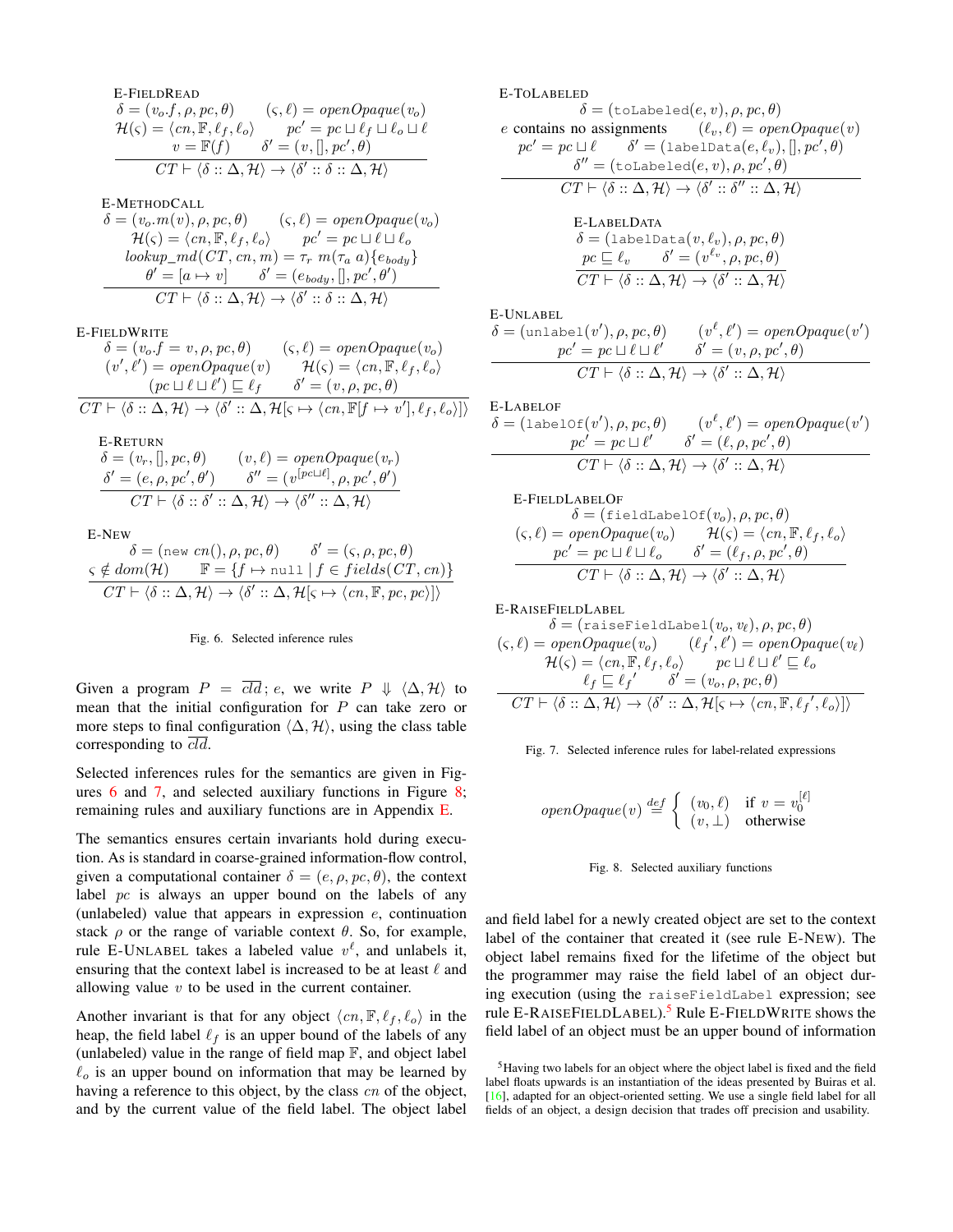written into a field of the object.

The programmer can create new computational containers using the toLabeled $(e_1, e_2)$  expression. Rule E-TOLABELED pushes a new computational container onto the container stack to evaluate  $e_1$ . The expression labelData is used to construct a labeled value after  $e_1$  is evaluated, checking that  $e_2$  is a suitable label for the labeled value. Note that rule E-TOLABELED requires that expression  $e_1$  does not contain any assignments to local variables. This is to ensure that any side-effects that occur during evaluation of  $e_1$  do not inappropriately escape the scope of the computational container.

An innovation of this work is that new computational containers are also created for method calls and field reads, as demonstrated by rules E-METHODCALL and E-FIELDREAD. This automatic creation of computational containers fits naturally with Java-like computational patterns to reduce label creep without significant programmer annotation.

Similarly, while the programmer has the ability to explicitly create and manipulate labeled values (using expressions toLabeled, unlabel, and labelOf), the semantics of CIFC automatically creates *opaque labeled values* whenever a computational container finishes evaluation. In rule E-RETURN, where a container has finished evaluating an expression to value  $v_r$ , the parent container is given an opaque labeled value  $v^{[pc \sqcup \ell]}$ , where  $(v, \ell) = openOpaque(v_r)$ . Value  $v_r$  may itself be an opaque labeled value; auxiliary function  $openOpaque$ (Figure [8\)](#page-5-2) returns  $(v_r, \perp)$  if  $v_r$  is not an opaque labeled value, and  $(v, \ell)$  if  $v_r$  is opaque labeled value  $v^{[\ell]}$ . The inference rules automatically open opaque labeled values when the underlying value is needed (see, e.g., rule E-RETURN). As described in Section  $II-C$ , this provides much of the benefit of labeled values without the programmer needing to provide toLabeled and unlabel annotations. Note that opaque labels are not directly examinable by the programmer: she has no ability to determine whether a value is an opaque value and no ability to examine its label.

Because the inference rules are opening opaque labels and performing operations that are appropriately tainted by the labels of opaque labeled values, these rules are essentially creating (and immediately destroying) computational containers, again preventing context label creep without undue programmer annotation burden. For example, in rule E-FIELDWRITE, which evaluates field write  $v_o.f = v$ , if  $v_o$  and v are opaque labeled values with labels  $\ell$  and  $\ell'$ , the rule updates the field as if it occurred in a container with context label  $pc \sqcup \ell \sqcup \ell'$ .

## *C. Type system*

The type system of CIFC does *not* enforce security: security in CIFC is achieved via the run-time mechanisms that track and control the propagation of information during execution. The type system does ensure that the evaluation of CIFC does not get stuck.<sup>[6](#page-6-1)</sup> Figure [4](#page-4-0) gives the types used in CIFC. We have

<span id="page-6-1"></span> $6$ Note that evaluation may result in an error configuration, due to dereferencing null values or security violations.

| <b>UNLABEL</b>                                                           |                                                    |  |
|--------------------------------------------------------------------------|----------------------------------------------------|--|
| $CT, \Gamma, \mathcal{H} \vdash e :$ Labeled $\tau$                      |                                                    |  |
| $CT, \Gamma, \mathcal{H}$ $\vdash$ unlabel $(e) : \tau$                  |                                                    |  |
|                                                                          |                                                    |  |
| <b>LABELOF</b>                                                           |                                                    |  |
| $CT, \Gamma, \mathcal{H} \vdash e :$ Labeled $\tau$                      |                                                    |  |
| $CT, \Gamma, \mathcal{H} \vdash$ labelOf $(e)$ : Label                   |                                                    |  |
|                                                                          |                                                    |  |
| <b>FIELDLABELOF</b>                                                      |                                                    |  |
| $CT, \Gamma, \mathcal{H} \vdash e : cn$                                  |                                                    |  |
| $CT, \Gamma, \mathcal{H} \vdash$ fieldLabelOf $(e)$ : Label              |                                                    |  |
| LABELEDVAL                                                               | OPAQUELABELEDVAL                                   |  |
| $CT, \Gamma, \mathcal{H} \vdash v : \tau$                                | $CT, \Gamma, \mathcal{H} \vdash v : \tau$          |  |
| $CT, \Gamma, \mathcal{H} \vdash \ell :$ Label                            | $CT, \Gamma, \mathcal{H} \vdash \ell :$ Label      |  |
| $CT, \Gamma, \mathcal{H} \vdash v^{\ell}$ : Labeled $\tau$               | $CT, \Gamma, \mathcal{H} \vdash v^{[\ell]} : \tau$ |  |
| <b>LABELED</b>                                                           |                                                    |  |
| $CT, \Gamma, \mathcal{H} \vdash e_1 : \tau$                              |                                                    |  |
| $CT, \Gamma, \mathcal{H} \vdash e_2 :$ Label                             |                                                    |  |
| $CT, \Gamma, \mathcal{H} \vdash$ toLabeled $(e_1, e_2)$ : Labeled $\tau$ |                                                    |  |

 $L_A$ 



<span id="page-6-2"></span>typing judgments for expressions, continuations, continuation stacks, containers, container stacks and configurations. The judgment for expressions has the form  $CT, \Gamma, \mathcal{H} \vdash e : \tau$  where typing environment  $\Gamma$  maps variables to types. Figure [9](#page-6-2) shows selected rules for this judgment. The typing system is mostly standard, although note that in rule OPAQUELABELEDVAL, an opaque labeled value  $v^{[\ell]}$  has the same type as v, allowing opaque labeled values to be used wherever non-labeled values can be used. Additional rules for all type judgments are presented in Appendix [D.](#page-15-1)

## IV. SECURITY GUARANTEE

<span id="page-6-0"></span>We prove that our calculus CIFC satisfies noninterference [\[18\]](#page-13-9), [\[21\]](#page-13-13): a well-known strong information security property that, intuitively, guarantees that publicly-observable outputs of a system do not reveal any confidential information. The exact definition of what is observable leads to subtly different security guarantees. We focus on *termination-insensitive noninterference* (TINI) [\[21\]](#page-13-13), a common variant that assumes the termination and timing behavior of the system is not observable. We do, however, assume that an adversary can observe significant portions of program configurations. This over-approximates what might be observable by an adversary in a setting that contains explicit output channels.

We assume that there is a label  $\ell_A$  such that the adversary that is permitted to observe any and all information with label  $\ell$ such that  $\ell \sqsubseteq \ell_A$ . Let  $L = \{ \ell \mid \ell \sqsubseteq \ell_A \}$  be the set of labels that the adversary may observe; intuitively, data and containers associated with these labels are publicly observable, or "low security". Let  $H = \{ \ell \mid \ell \not\sqsubseteq \ell_A \}$  be the labels that cannot flow to  $\ell_A$ ; these are the confidential, or "high security" labels.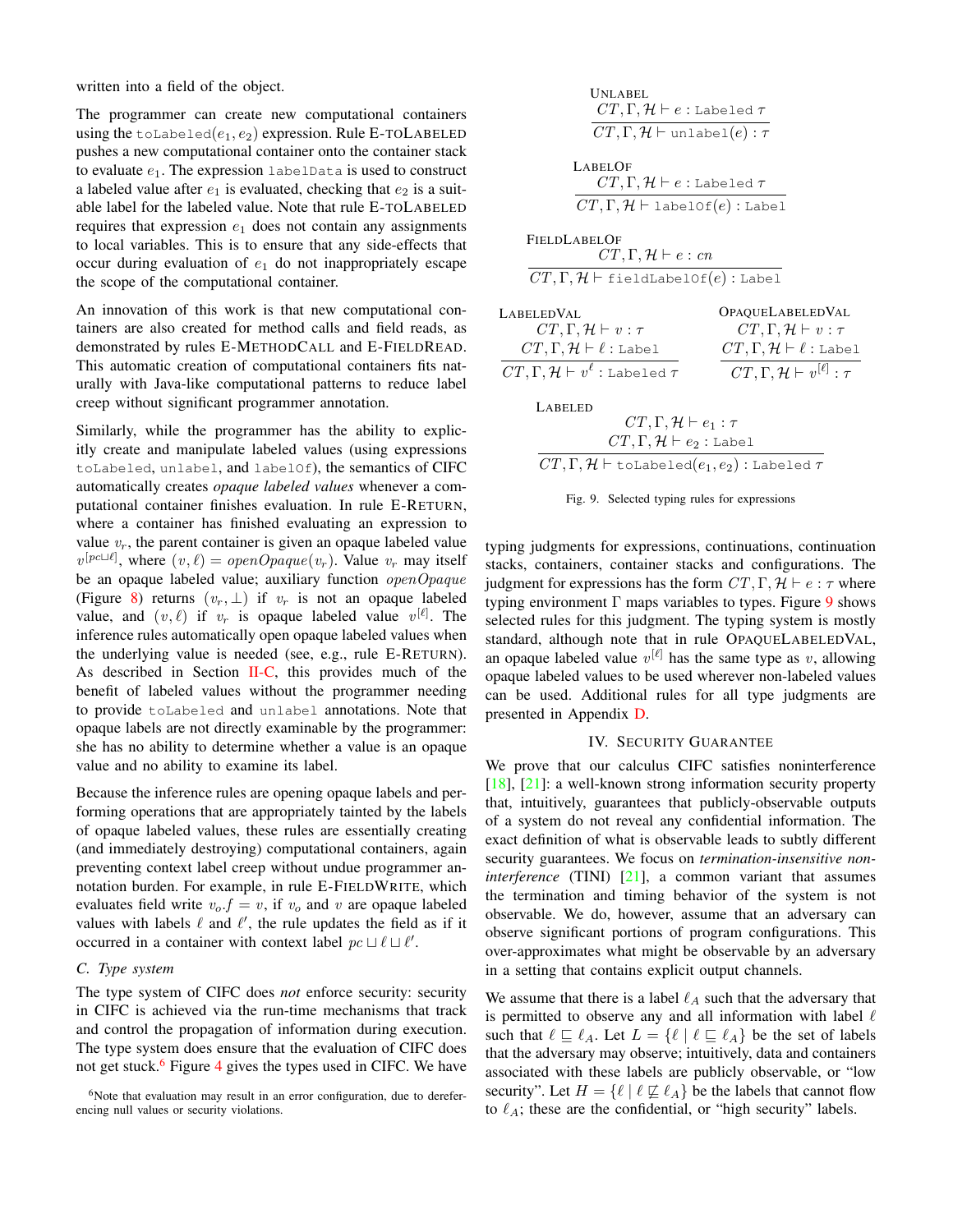To state TINI formally, we must define *low equivalence* of configurations. Intuitively, two  $\langle \Delta_1, \mathcal{H}_1 \rangle$  and  $\langle \Delta_2, \mathcal{H}_2 \rangle$  are low equivalent (written  $\langle \Delta_1, \mathcal{H}_1 \rangle \approx_L \langle \Delta_2, \mathcal{H}_2 \rangle$ ) if the publiclyobservable portions of the two configurations are the same, that is, the adversary would not be able to distinguish the configurations. A complete definition of low equivalence is given in Appendix [C.](#page-14-1)

Using low equivalence, we can state our theorem that CIFC enforces TINI. If we have a program that we execute with two different initial high-security inputs and both executions terminate, then the final configurations are low equivalent. That is, the adversary cannot distinguish the results of the executions even though they compute with different highsecurity information. Without loss of generality, we assume that there is a distinguished class  $cn_{main}$  with a method  $main$ that is invoked with the high-security values.

THEOREM. Let  $\overline{cld}$  be a sequence of class declarations with distinguished class  $cn_{main}$  with method main. Let  $\ell \in H$  be a high-security label, let  $e_1$  and  $e_2$  be expressions, and let

$$
P_1 = \overline{cld}; \text{ new } cn_{\overline{main}}().main(\texttt{toLabeled}(e_1, \ell))
$$

and

$$
P_2 = \overline{cld}; \text{ new } cn_{\overline{main}}(). \overline{main}(\text{toLabeled}(e_2, \ell)).
$$

If  $P_1 \Downarrow \langle \Delta_1, \mathcal{H}_1 \rangle$  and  $P_2 \Downarrow \langle \Delta_2, \mathcal{H}_2 \rangle$  then  $\langle \Delta_1, \mathcal{H}_1 \rangle \approx_L$  $\langle \Delta_1, \mathcal{H}_1 \rangle$ .

The proof of Theorem [IV](#page-6-0) is standard: we show that as the two executions advance, their configurations continue to be low equivalent. We have formalized CIFC and the proof of Theorem [IV](#page-6-0) in Coq.<sup>[7](#page-7-1)</sup> A sketch of the proof is in Appendix [C.](#page-14-1)

## V. FROM CIFC TO CO-INFLOW

<span id="page-7-0"></span>The Co-Inflow language extends the ideas that proven secure in CIFC to cover a more realistic Java-like language. Although we have no formal proof of the security guarantees of Co-Inflow, the proof for CIFC provides assurance that the design of Co-Inflow correctly tracks and controls information flow.

Additional language features Java-like languages distinguish expressions from statements, and Co-Inflow has a form of toLabeled that accepts statements. Arrays are treated similarly to objects: each array is associated with an object label and a field label. The field label is an upper bound on the information conveyed by knowing the array's elements. Constructors are treated analogously to methods. Initializers are treated as code that runs inside the constructor's container. Lambda expressions are similar to methods: a new container is created for each invocation of the lambda-expression function. Every class has an object label and field label that protect its static fields: the field label is an upper bound on the information contained in the class's static fields. Static initializers and static methods are treated similarly to methods.

<span id="page-7-1"></span><sup>7</sup><https://github.com/HarvardPL/CIFC/tree/master/coinflow>

Control-flow constructs such as loops, breaks, continues, and returns do not pose any challenge: they are computations that execute within a container and do not need any special handling in Co-Inflow. Exceptions, however, can create information flows, as a container may exit either normally or exceptionally. Soundly tracking information flow from exceptions while allowing existing programming patterns is challenging. A common approach (which we take in the formalism of Section  $III$ ) is to prevent exceptions from being caught. However, many Java programs rely extensively on exceptions, meaning that dramatically changing the behavior of exceptions (such as with delayed exceptions [\[22\]](#page-13-14)) would require significant rewriting of Java programs. In our prototype implementation, we partially track information flow due to exceptions by raising the context label of the container that catches an exception to the context label of the container that threw the exception. This correctly tracks information flow due to thrown exceptions but may fail to soundly track information flow due to normal termination. We are currently investigating dynamic discovery of information flows due to exceptions in the style of Shroff et al.  $[23]$ —which can provably bound the information leaked due to exceptional control flow while allowing legacy Java programming patterns.

Application-specific label lattices In general, the appropriate lattice of security labels to use will be specific to the application. For example, the lattice may be the powerset of application users, or a fixed and finite set of security levels. To enable this, a Co-Inflow application can define its own labels and the flow-to relation over labels. The classes that implement labels and the flows-to relation are specified at the beginning of execution of a Co-Inflow program, and cannot be changed during execution.

Sources and sinks It is important for an application programmer to be able to specify appropriate labels for data at *sources* (i.e., where information enters the application) and at *sinks* (i.e., where information leaves the application or is used in security-relevant operations). Co-Inflow provides mechanisms for programmers to easily indicate sources and sinks and the labels associated with them. That is, if a container accesses a source, its context label will be increased to the label associated with the source, and a container accessing a sink will be checked to ensure that its context label flows to the sink's label. Sources and sinks can be fields of objects, parameters to methods, or method return values.

Enforcement actions Security violations occur when inappropriately labeled data flows to a sink or an object's field, and when operations such as raiseFieldLabel and labelData do not satisfy their required label constraints. Co-Inflow can be configured to take one of three possible actions when a security violation occurs: (1) the security violation is logged but execution continues; (2) an exception is thrown, which can be caught and handled by the application; or (3) program execution is terminated. Option 1 is useful to audit the security of a system without intervening in execution, but may lead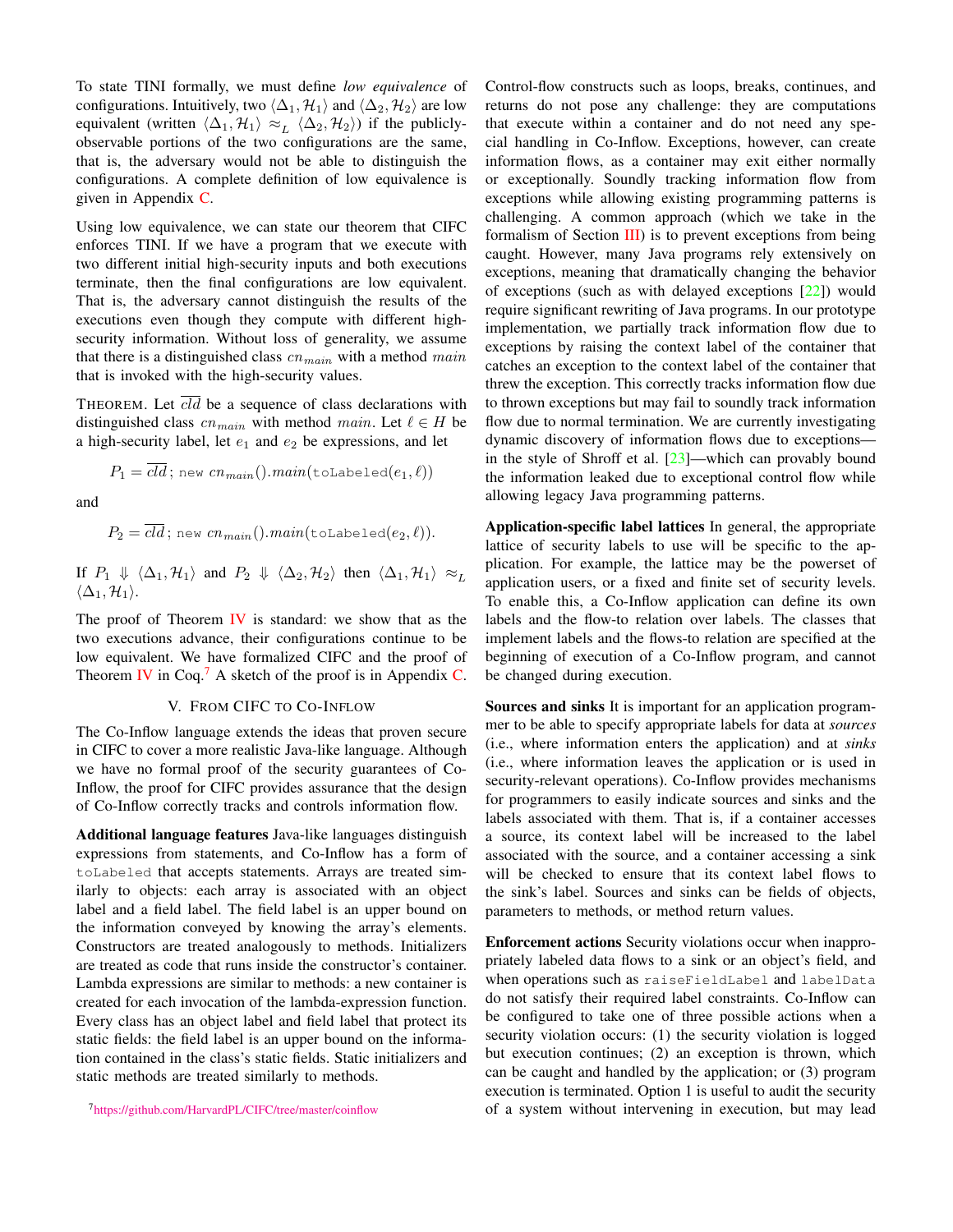to arbitrary information leakage. Option 2 provides the most flexibility, allowing programmers to handle violations appropriately, but as with other Co-Inflow exceptions, fails to track information flow due to normal termination (i.e., when the enforcement mechanism does not detect a security violation).

## VI. IMPLEMENTATION

<span id="page-8-0"></span>We have a prototype implementation of Co-Inflow via compilation to Java. $8$  The implementation is about 3,500 lines of code and uses the Spoon library [\[24\]](#page-13-16) for AST rewriting. The resulting Java program explicitly tracks the current label of containers and the field and object labels of objects, and constructs and destructs labeled values and opaque labeled values. To achieve this, it uses the Co-Inflow runtime system: a Java library comprising about 550 LoC; we describe it below.

Compilation After disambiguation and type checking, compilation of a Co-Inflow program goes through three stages.

First, an analysis is performed to ensure that there are no local side-effects in toLabeled's computation (first argument). As in CIFC, this ensures that information does not inadvertently escape from a container.

Second, we perform a dataflow analysis to determine which expressions will evaluate to opaque labeled values, and thus, which expressions must be opened (i.e., unlabeled) before being used. Whereas the CIFC type system treats opaque labeled values the same as values and dynamically opens opaque labeled values as necessary, for Co-Inflow we precisely track which expressions will evaluate to opaque labeled values and statically insert coercions to unlabeled values. This is an intraprocecural analysis, as we ensure that all method arguments are opaque labeled values (although for efficiency and compatibility with Java methods, we pass labels of arguments via the Co-Inflow runtime system, described below).

Third and finally, we implement labeled values, opaque labeled values, containers, and Co-Inflow primitives by inserting calls to the Co-Inflow runtime system.

Runtime System Labeled values and opaque labeled values are represented as objects of the classes Labeled<T> and OpaqueLabeled<T> respectively. Each of these objects contains a value of parameter type T and a security label. The runtime system contains utility methods toOpaqueLabeled (which constructs an opaque labeled value whose label is the current context label) and openOpaque (which opens an opaque labeled value, returning the value and raising the context label as needed).

Co-Inflow uses a shadow stack to keep track of computational containers. The top of the stack is the current container. We insert calls to the Co-Inflow runtime to push and pop containers as appropriate: just before and after method calls, constructor calls, toLabeled expressions, and field reads.<sup>[9](#page-8-2)</sup>

<span id="page-8-2"></span><span id="page-8-1"></span><sup>8</sup><https://github.com/HarvardPL/Co-InflowPrototype>

<sup>9</sup>We perform some optimizations and remove some pushes and pops when they are unnecessary. E.g., field reads may not require a push and pop.

Each container on the stack consists of a context label and (for containers for method and constructor calls) the labels of arguments to the callee. That is, all arguments to callees are treated as opaque labeled values, but instead of being represented as objects of class OpaqueLabeled<T>, the labels are passed on the shadow stack. This avoids changing the signatures of methods and constructors and allows correct dynamic dispatch of calls.

Every object in Co-Inflow requires an object label and a field label. During compilation we insert two instance fields into class declarations to track these. Accessing the object label or field label of an object is translated as accesses to these new fields. Before field reads we insert calls to the runtime system to raise the context label to the object's field label, and before field writes we check that the context label may flow to the object's field label. Although arrays are treated like objects in Co-Inflow, when compiling we cannot insert additional fields into arrays to track the object and field labels. Instead, the runtime system maintains a map from the array to the object and field labels for the array. This correctly tracks the object and field labels for arrays, but introduces additional overhead.

In Co-Inflow, initializers are treated as code that executes inside the container of the invoked constructor. To implement this, we rewrite field initializers and instance initializers as a private Java method that is invoked from the constructor.

Co-Inflow primitives (such as labelOf, getContextLabel, etc.) and source and sink annotations are simply translated to calls to the runtime system. Label checks are inserted as appropriate to correctly track and control information flow.

Expression  $\text{tolabeled}(e_1, e_2)$  is implemented by first evaluating  $e_2$  in the current container, and then pushing a new container to evaluate  $e_1$ . Expression  $e_1$  can be a Java expression (including Supplier Lambdas to allow execution of statements). After checking that the context label for the new container can flow to the label  $e_2$ , we construct a labeled value (the result of  $e_1$  labeled with the result of  $e_2$ ) and pop the container.

To track information flow arising from thrown exceptions, we modify catch blocks. When a catch block is executed, the container that threw the exception will still be at the top of the shadow stack; the catch block unwinds the shadow stack until the catch block's container is at the top, and raises its context label appropriately. This ensures that the context label of the container that catches the exception is at least as restrictive as the context label of the container that threw the exception.

Interaction with Legacy Java Code Our prototype implementation of Co-Inflow is based on source-code rewriting. Problems arise when interacting with legacy code for which the source code is not available for rewriting: Co-Inflow cannot precisely track information flow in code that is available only as bytecode. We could implement Co-Inflow as a byte-code rewriter (and thus be able to rewrite bytecode for which source code is not available), but would still encounter similar issues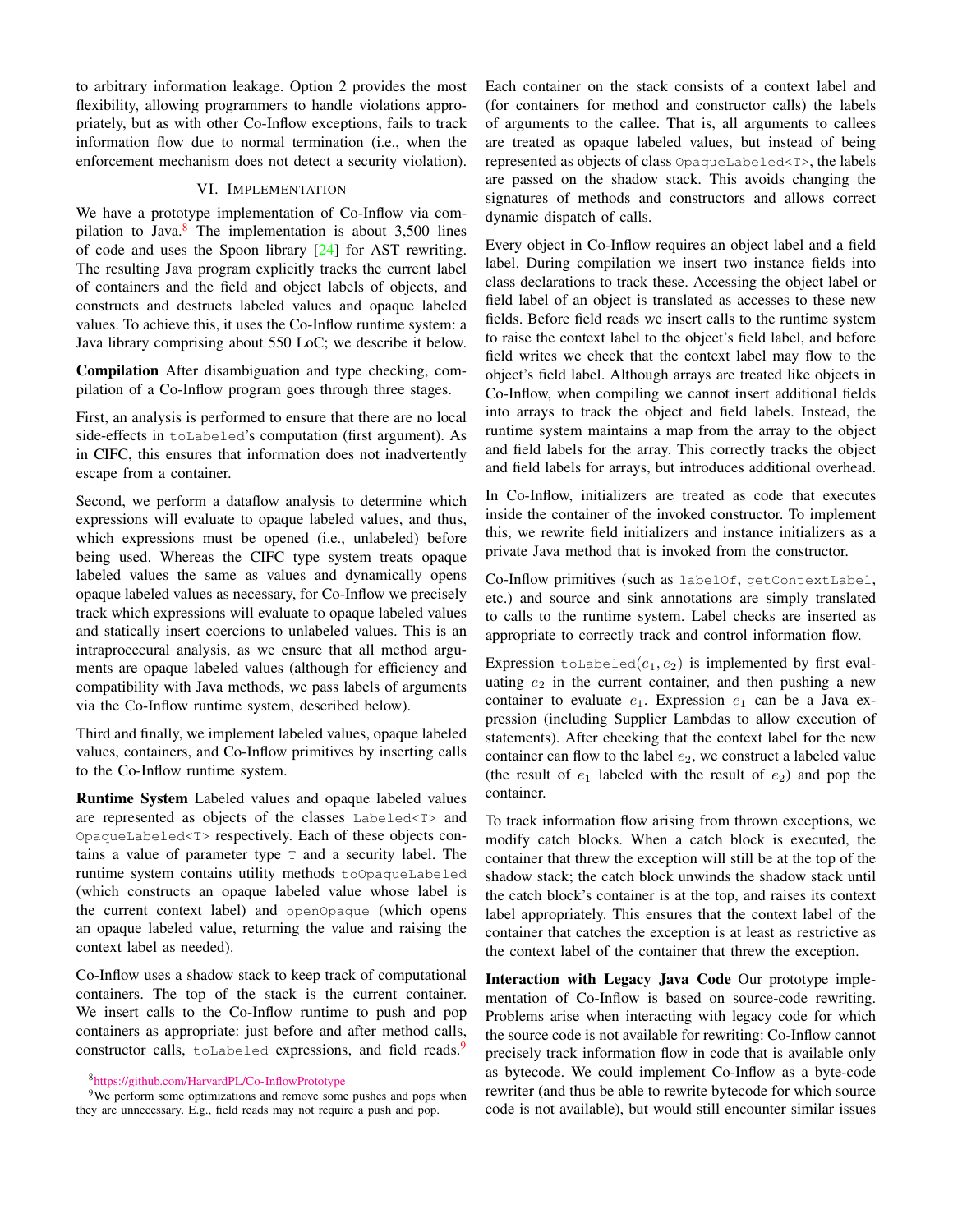for native code (i.e., code for which neither source code nor bytecode is available).

For objects that we cannot rewrite, we track their object and field labels using a map, similar to our mechanism for tracking these labels for arrays.

In order to handle legacy library methods, we allow programmers to specify the read effect and write effect of a method call. The read effect is a set of objects that must overapproximate the objects that the method may read and similarly the write effect must over-approximate the objects that the method may write. For example, a method  $\circ$ .toString() might have a read effect of  $\{\circ\}$ , and an empty write effect.

When we execute a legacy method  $m$ , we create a new container which serves as the computational container for the entire method call to  $m$  (including any other non-rewritten code it invokes). We raise container's context label to the join of field labels of all objects in the method's read effect before executing the call. If m calls into some rewritten code  $m'$ , then information flow between  $m'$  and  $m$  will be correctly tracked. After the call finishes, we check that the context label for  $m$ flows to the field label of each object in the write effect. This conservatively approximates the information flows that may occur during the method call. We also provide a signature mechanism to specify sinks for legacy methods.

## VII. EVALUATION

<span id="page-9-0"></span>We have evaluated Co-Inflow, focusing on validating its feasibility, precision, and usability. We ported three existing Java applications to Co-Inflow to evaluate feasibility and usability, measuring performance overhead and how many code changes were required. We choose these applications because they have interesting security policies that Co-Inflow can help enforce, and they are implemented in Co-Inflow-supported versions of Java. We evaluated precision of enforcement using the IFSpec core benchmark suite [\[17\]](#page-13-8). Performance evaluation was conducted on a Macbook Pro with an Intel Core i7 2.2Ghz processor and 16GB RAM, using Java version 8.

## *A. Human Resources Application*

We ported an HR Management application<sup>[10](#page-9-1)</sup> (HR) to Co-Inflow, which comprises approximately 4K lines of code (LoC). It supports basic human resource management, allowing users to add and search employees, change their work schedules and salaries. Users may search for employees' information, which is then displayed to the user.

In the HR case study, we want to enforce the security policy that only users that are managers can read information of employees. We use the powerset of user ids as security labels and allow flow from employee user ids to manager user ids. We insert calls to raiseFieldLabel on objects representing employee data to set the field label to the appropriate user id.

<span id="page-9-1"></span><sup>10</sup>[https://github.com/HamzaYasin1/HR-Management-System-in-Java-using](https://github.com/HamzaYasin1/HR-Management-System-in-Java-using-swing-framework)[swing-framework](https://github.com/HamzaYasin1/HR-Management-System-in-Java-using-swing-framework)

We annotate user interface code as a sink, labeled with the user id of the currently logged-in user.

We ran two workflows on the application: (1) a manager searching and accessing employees' profiles; and (2) a (nonmanager) employee searching and accessing employees' profiles. The first workflow contains only intended information flow whereas the second workflow violates the intended security policy. As expected, the Co-Inflow application permits the first workflow and intervenes to prevent showing employee details to the non-manager.

The programmatic construction of the security label lattice and the annotations to indicate the sources and sinks of information were the only changes we made to the application to port it from Java to Co-Inflow. In total, we added 20 LoC: 16 to implement the security labels; 1 to raise objects' field labels; and 3 to specify sinks. Note that the prototype allows programmers to indicate sinks using pattern matching; in this case, only the search result UI widget was marked as a sink.

## *B. Health Records Application*

We ported HealthPlus, $11$  a health records application implemented in approximately 15K LoC. Its functionality includes registration of patients, making appointments, storing patient records, pharmacy billing, and pharmacy stock controlling.

HealthPlus comes with a database of example personnel with different roles, e.g., doctors, pharmacists, and receptionists. Patients can make appointments with doctors. The application allows doctors to search for all patients' information.

We want to enforce the policy that a doctor can learn patient information only of patients assigned to that doctor. For security labels, we use the powerset of patient ids and doctor ids, with information-flow permitted from a patient to a doctor only if the doctor is assigned to the patient. Note that the information-flow relation thus depends on data that may be modified during execution.

Annotations are added to indicate the sources and sinks of information. A patient's information is labeled with her id after being loaded from the database. We also annotate user interface code as a sink, labeled with the id of the logged-in doctor. As expected, the Co-Inflow program is able to enforce the intended security policy, preventing doctors from learning information about patients they are not assigned to.

We added 18 LoC to the original system: 11 LoC to implement the security label lattice; 6 LoC to indicate sources of patient information; and 1 LoC to indicate sinks of information.

## *C. Roller Application*

We ported Apache Roller<sup>[12](#page-9-3)</sup> (version 2.5. $x^{13}$  $x^{13}$  $x^{13}$ ), an open-source blog server. It can support thousands of users and blogs. In addition to basic blogging functionality, it features comment

<span id="page-9-2"></span><sup>11</sup><https://github.com/heshanera/HealthPlus>

<span id="page-9-3"></span><sup>12</sup><https://roller.apache.org/>

<span id="page-9-4"></span><sup>13</sup><https://github.com/apache/roller/tree/roller-5.2.x>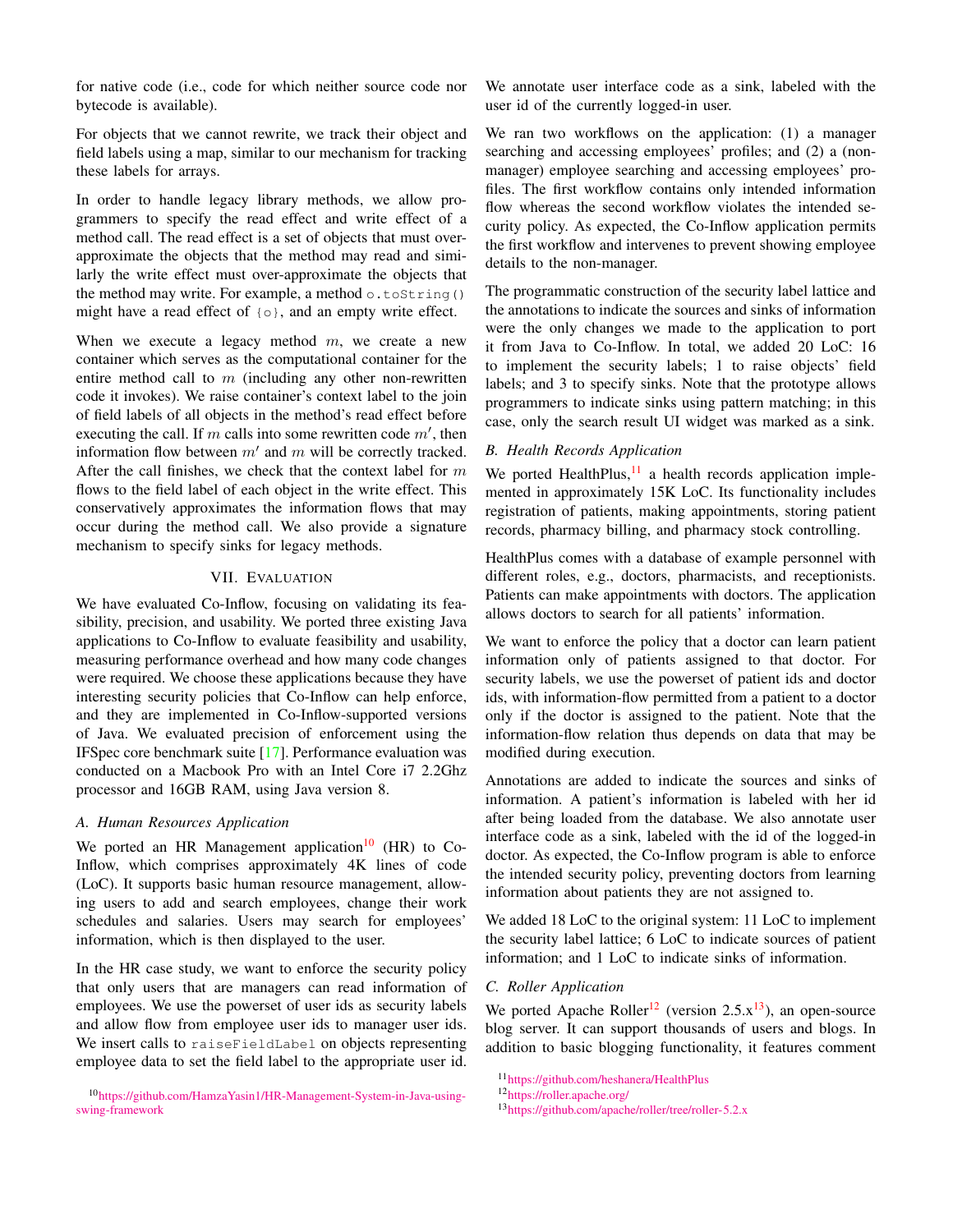moderation, search, group blogging, and blogger-controlled layout and style. Each blog can have multiple collaborators with three permission levels: owner, editor, and drafter. It is implemented in approximately 48K LoC in Java 1.7.

We added two information-flow policies to the application. The first stops comments marked as spam from being persisted to the database. The second policy ensures that blogs with a confidential tag would not be leaked to public readers (i.e., unauthenticated users).

We build a product lattice of two information flow lattices to enforce the two policies. To track spam, we use a twopoint lattice consisting of the labels *spam* and *valid*. To track confidential information, we also use a two-point lattice, but with labels *confidential* and *public*.

We add annotations to indicate the sources and sinks of information. For the first policy, a comment is labeled with the *spam* label based on Roller's spam-detecting heuristics. Database API calls are annotated as sinks that require *valid* data. For the second policy, a blog post is labeled *confidential* after being loaded from the database if it has a confidential tag. We annotate a POST response as a sink with label *confidential* or *public* based on whether the current user is authenticated. As expected, the Co-Inflow version enforces the intended security policies.

We added or modified a total of 41 LoC to enforce these policies. The lattices are implemented with 15 LoC and source/sink annotations take 14 LoC. Another 12 Loc are used to solve a precision issue: Co-Inflow protects all fields of an object with a single field label, which is efficient if all fields contain information with the same security label, but can be imprecise. Roller has an object that implements a cache for fast loading; the object also contains fields to record hit and miss statistics which are updated when both confidential and public pages are accessed, resulting in label creep for the entire cache object. We refactor the cache object to track information flow more precisely, by moving the statistics fields into their own object. This allows the cache itself to avoid label creep and prevent the false alarms caused by the statistics fields.

## *D. IFSpec benchmark*

We used the IFSpec benchmark suite [\[17\]](#page-13-8) to evaluate Co-Inflow's precision. IFSpec covers a broad range of different information flows found in real-world programs. It provides a core suite and extension suites. We evaluate Co-Inflow on the core suite of IFSpec, and the web vulnerability extension suite (which subsumes SecuriBench Micro $14$ ). The core suite contains 80 test cases covering various language features including class initializers, exceptions, reflection, aliasing, arrays, and library calls. The web vulnerability extension provides 152 test cases.

<span id="page-10-0"></span><sup>14</sup><https://github.com/too4words/securibench-micro>

#### TABLE I

<span id="page-10-1"></span>IFSPEC BENCHMARK RESULTS. TRUE POSITIVES, FALSE POSITIVES, TRUE NEGATIVES, AND FALSE NEGATIVES ARE REPORTED FOR CO-INFLOW WITH ONLY SOURCE AND SINK ANNOTATIONS ("ORIGINAL") AND WITH ADDITIONAL ANNOTATIONS FOR PRECISION.

|                              | TР | FP   | TN | FN |
|------------------------------|----|------|----|----|
| Original $\vert$ 141         |    |      |    |    |
| Additional annotations   141 |    | - 21 |    |    |

 $\overline{\phantom{0}}$ 

<span id="page-10-2"></span>

| TABLE II                                                       |
|----------------------------------------------------------------|
| IFSPEC RESULTS FOR CORE SUITE AND WEB VULNERABILITY SUITE BY   |
| CATEGORY, NUMBER IN PARENTHESES INDICATE NUM, OF TEST CASES IN |
| EACH CATEGORY, ONE TEST CASE CAN BE IN SEVERAL CATEGORIES.     |

|                               | FP             | TP           | TN             | FN |
|-------------------------------|----------------|--------------|----------------|----|
| Core Suite (80)               | 24             | 35           | 18             | 3  |
| Explicit flow (46)            | 14             | 18           | 12             | 2  |
| Implicit flow (34)            | 10             | 17           | 6              | 1  |
| Aliasing (11)                 | 4              | 5            | 2              | 0  |
| Arrays (12)                   | $\mathfrak{2}$ | 7            | 3              | 0  |
| high-conditional (11)         | 6              | 3            | $\overline{c}$ | 0  |
| library (7)                   | 1              | 5            | $\mathbf{1}$   | 0  |
| reflection (7)                | $\overline{0}$ | $\mathbf{1}$ | 3              | 3  |
| simple $(18)$                 | 7              | 6            | 5              | 0  |
| exception $(11)$              | 2              | 6            | $\mathfrak{2}$ | 1  |
| casting $(2)$                 | 1              | 1            | $\mathbf{0}$   | 0  |
| class-initializer (7)         | 1              | 4            | 2              | 0  |
| Web Vulnerability Suite (152) | 23             | 106          | 23             | 0  |
| Basic(47)                     | 3              | 39           | 5              | 0  |
| Collection(19)                | 5              | 14           | 0              | 0  |
| DataStructure(8)              | 3              | 5            | $\overline{0}$ | 0  |
| Factories(6)                  | 1              | 3            | 2              | 0  |
| Inter-procedual(23)           | 1              | 14           | 8              | 0  |
| Predicate(9)                  | 0              | 5            | $\overline{4}$ | 0  |
| Reflection(4)                 | 0              | 4            | $\overline{0}$ | 0  |
| Sanitizers(6)                 | 1              | 5            | $\mathbf{0}$   | 0  |
| Session(4)                    | 1              | 3            | $\overline{0}$ | 0  |
| StrongUpdate(5)               | $\overline{c}$ | 1            | 2              | 0  |

We compile all test cases as Co-Inflow programs, using scripts to automatically insert sink and source annotations in accordance with the test case's specification.

The first row of Table [I](#page-10-1) (labeled "Original") summarizes the results of the benchmark suite. Note that we did not add any annotations other than sources and sinks. The column marked TP (True Positives) indicates the test cases where Co-Inflow correctly detects an insecure information flow; FP (False Positive) is where Co-Inflow incorrectly reports an insecure information flow even though the test case is secure; TN (True Negative) is where Co-Inflow correctly reports no insecure information flows; and FN (False Negative) is where Co-Inflow incorrectly reports no insecure information flows even though the test case is insecure.

Table [II](#page-10-2) presents detailed benchmark results by category.

Co-Inflow is correct for 182 out of the 232 test cases (=78%), with a precision<sup>[15](#page-10-3)</sup> of 75%. The 3 false negatives are due to information flow via Java's reflection mechanism, which Co-Inflow does not track. The 47 false positives are due to imprecision in the tracking of information flows. Most are

```
<sup>15</sup>Precision is computed as \frac{\#TP}{\#TP+\#FP}.
```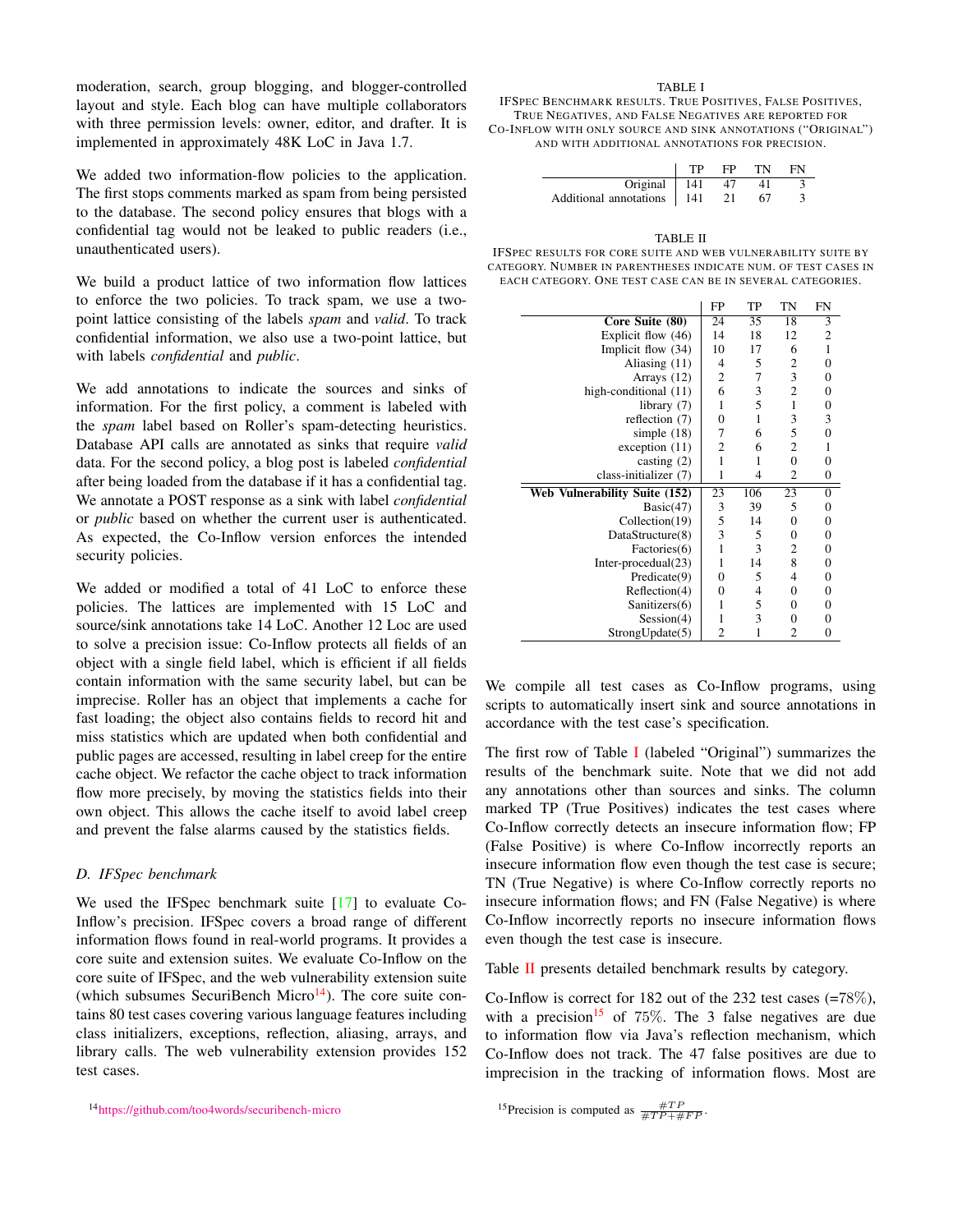caused either by coarse granularity (i.e., the default computational containers are not precise enough) or because sensitive data is stored in the field of an object that was created in a non-sensitive context. (Since we have not added any raiseFieldLabel annotations, the field label of objects is that the same as context label of the container that created the object.) We discuss the remaining causes of false positives below.

Co-Inflow is comparable in precision to other tools: Joana  $[25]$ , a static fine-grained IFC tool for Java bytecode, has  $74\%$ precision and false negatives due to reflection.

Some of Co-Inflow's false positives can be addressed by additional annotations, such as inserting raiseFieldLabel to set the field label of objects correctly for the data intended to be stored in their fields or using finer-grained computational containers (by inserting toLabeled annotations and/or refactoring methods). We did this on all of the false positive test cases. The results are summarized in the second row of Table [I](#page-10-1) (labeled "Additional annotations"). Of the 47 false positives, additional annotations converted 26 of them to true negatives, improving the precision of Co-Inflow to being correct on 208 out of the 232 test cases (=90%) with a precision of 87%.

The remaining 21 false positives can be placed into three categories: (1) computations that read sensitive data but whose results do not depend on the data due to, e.g., an arithmetic identity or casting a long value to an int; (2) arrays where elements are heterogeneously labeled (Co-Inflow uses a single label to protect all of an array's elements); (3) fields that contain sensitive data are over-written with non-sensitive data (Co-Inflow does not allow field labels to be lowered).

More details of our benchmark results are in Appendix [A.](#page-14-2)

## *E. Performance*

Our prototype implementation shows reasonable overhead for the case studies. For the HR application, we measured the performance of 4,000 searches of employee information (where each search requires loading information from the database and displaying the information on the UI). For every request, a computational container is created to load employee records to a set of objects; every object is labeled with the employee's id; and labels are checked when information is sent to a UI element. The Co-Inflow version has longer average latency  $(1.16 \text{ms vs. } 1.01 \text{ms} = 15\% \text{ oerhead})$  and 99th percentile latency (2.58ms vs.  $2.07 \text{ms} = 25\%$  overhead).

For the HealthPlus application we measured the performance of 4,000 searches of a patient's information by a doctor (where each search loads the patient's record from the database; stores the record in an object; and displays the record on the UI). For each request, a computational container is created for loading information; the field label of the object storing a patient's record is raised appropriately; and labels are checked when the object's contents are sent to UI elements. The Co-Inflow version has longer average latency (7.3ms vs.  $6.4 \text{ms} = 14\%$ 

overhead) and 99th percentile latency (10.9ms vs.  $8.5 \text{ms}$  = 28% overhead).

For the Roller web application, we compare the performance of the Co-Inflow and Java versions using the benchmarking tool Apache JMeter.[16](#page-11-0) Roller provides a JMeter script for stress testing that uses 5 threads and 1,000 requests which mimics real traffic by accessing various URLs (e.g., pages and feed) and introduces random delays between requests. We run the script on both the original Roller and Co-Inflow version. The Co-Inflow version has the same average throughput as the original (2.6 requests per second) but longer average latency  $(29 \text{ms vs. } 23 \text{ms} = 26\% \text{ overhead})$  and 99th percentile latency  $(80 \text{ms vs. } 58 \text{ms} = 38\% \text{ overhead}).$ 

Additional engineering can reduce this overhead significantly. To investigate the potential performance of a more fullfledged implementation (perhaps done as bytecode rewriting at class-load time), we hand-coded a phone-number formatting program (similar to Figure [1\)](#page-1-1) in Java that explicitly represents, manipulates, and checks security labels. Unlike the Co-Inflow runtime implementation, context labels are represented as local variables in a method body, labels of method arguments are passed as additional arguments, and all object labels and field labels are represented as additional instance fields. Moreover, security labels are represented as bit-packed integers, with bit operations to implement meet and join. These modifications remove the need for a shadow stack and the map from objects to object labels and field labels and allow more efficient handling of security labels.

We tested the performance of this implementation by a loop whose body creates a new Person object, then calls getPhoneNum, formatNum, and then setPhoneNum with the newly formatted number. Method formatNum simply formats the input phone number by adding country code as a prefix. We compared our implementation that explicitly tracks labels with a Java version without any label tracking or checks. We run both implementations for  $10^k$  iterations, for  $k \in \{3, 6, 9, 12\}$ . The performance difference between the implementations is negligible, indicating that a more full-fledged implementation could achieve very low overhead.

## *F. Developer effort*

To port a Java application to Co-Inflow, a developer must understand the desired information flow restrictions of an application. She must then (1) implement a security label lattice that can express the intended information-flow restrictions and (2) identify and annotate the sources and sinks of sensitive information. As seen from the case studies above, the numbers of lines of code to accomplish these two tasks are relatively small. However, identifying all sources and sinks requires familiarity with the application. If a source or a sink is not correctly annotated, then Co-Inflow may fail to enforce the desired restrictions.

<span id="page-11-0"></span><sup>16</sup><https://jmeter.apache.org/>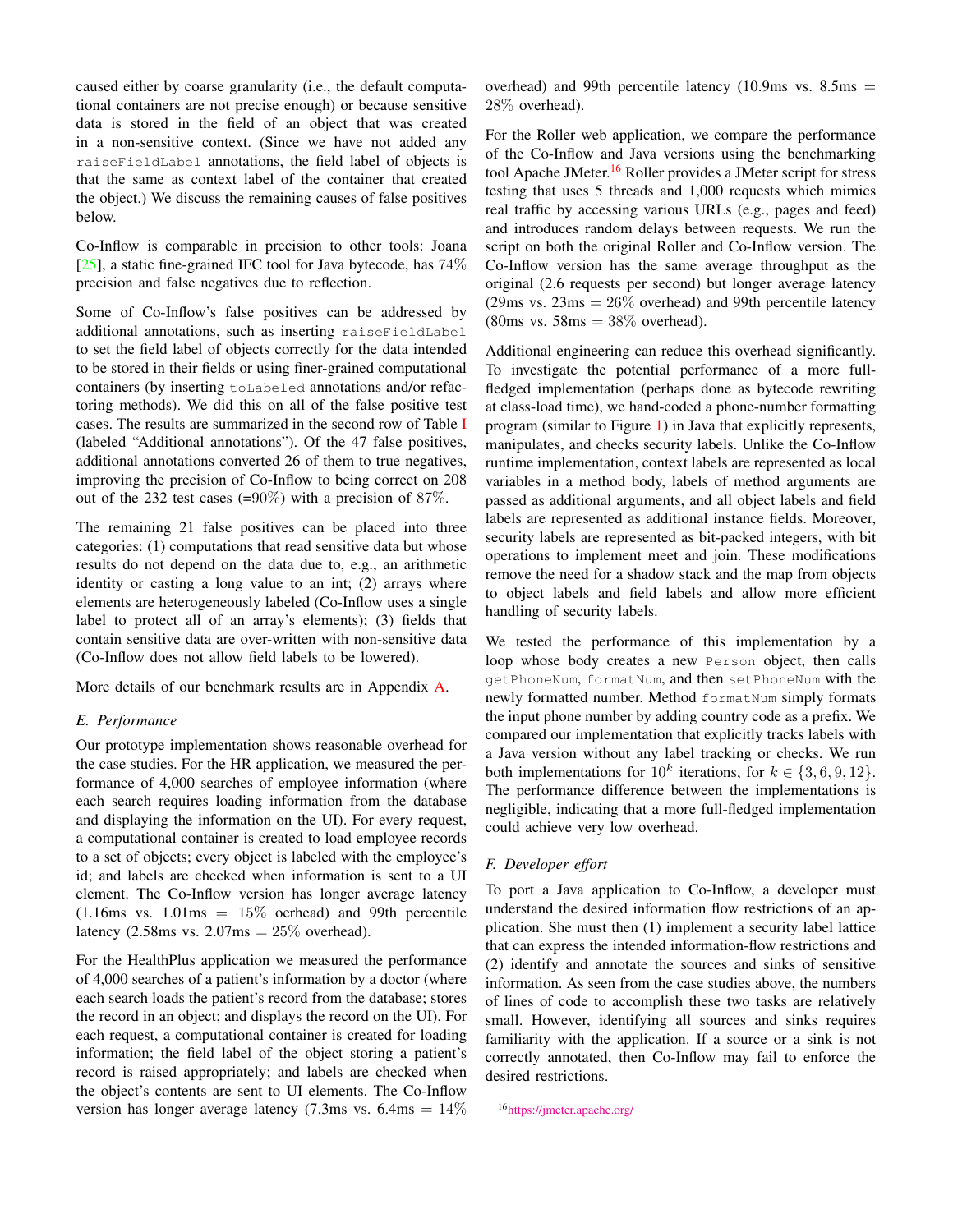Assuming all sources and sinks are correctly annotated, the desired restrictions correctly encoded in the lattice, and that Co-Inflow's mechanisms are correctly tracking all relevant information flows, Co-Inflow will now soundly enforce the information-flow restrictions. That is, if no security error is raised at runtime, there is no security violation. However, Co-Inflow may be imprecise and raise a security error when there is no security violation. Code can be refactored to improve precision, such as factoring fields into their own objects (as we did in the Roller application), refactoring methods to have finer-grain containers (as we did in some IFSpec benchmarks), and proactively raising the field label of objects. To identify imprecision, the developer must exercise the application and discover situations where a security error is raised inappropriately. This iterative process relies on a reasonable test suite to exercise the application's functionality.

#### VIII. RELATED WORK

Java IFC Java is a popular target language for IFC research, both source code  $[2]$ ,  $[26]$ – $[29]$  and bytecode  $[25]$ ,  $[30]$ , [\[31\]](#page-13-22). Jif [\[2\]](#page-13-18) is a well-known tool for static fine-grained IFC. Programmers can annotate variables, values, and various program elements with security labels. Jif can be precise and efficient but may require significant programmer effort. By contrast, Co-Inflow causes and incurs runtime overhead, but requires relatively less annotation effort. Moreover, based on our experience, existing Java design patterns can be used in Co-Inflow without significant change, whereas porting Java programs to Jif often requires significant effort.

Laminar [\[28\]](#page-13-23) is a dynamic IFC approach with similarities to Co-Inflow. Laminar provides a programming model to retrofit security policies onto existing programs. It introduces a lexically scoped *security region* which is protected by a secrecy label and integrity label. Programmers can create security regions to protect sensitive data. Co-Inflow by default protects every method call with a single label. Laminar relies on its OS and JVM modification to support dynamic IFC enforcement. In contrast, Co-Inflow is a programming language approach which is more flexibly deployable.

Aeolus [\[32\]](#page-13-24) also implements coarse-grained dynamic IFC in Java, using threads as computational containers. A combination of runtime mechanisms and language restrictions limit information flow between containers. For example, the only memory that can be shared between containers must be special encapsulated objects that perform run-time label checks. These restrictions result in very low overhead label tracking, but Aeolus's programming model is a larger departure from Java's than the Co-Inflow approach.

Coarse-grained IFC Coarse-grained IFC ideas stem from security research in operating systems [\[33\]](#page-13-25)–[\[35\]](#page-14-3). These ideas have also been applied to other domains, e.g., the web [\[7\]](#page-13-10)–[\[9\]](#page-13-26); mobile applications [\[11\]](#page-13-27), [\[12\]](#page-13-1), and IoT [\[10\]](#page-13-28); and distributed systems [\[32\]](#page-13-24), [\[36\]](#page-14-4), [\[37\]](#page-14-5). LIO is a Haskell library that implements OS-like IFC enforcement in a language-based setting [\[3\]](#page-13-5), [\[15\]](#page-13-6). Heule et al. [\[6\]](#page-13-2) introduce a general framework for coarse-grained IFC in any programming language in which external effects can be controlled. Lu et al. [\[38\]](#page-14-6) introduce a type system for enforcing nontransitive coarse-grained IFC policies for component-based software.

Co-Inflow is inspired by existing frameworks, particularly LIO. Our work adapts and specializes existing coarse-grained IFC work for Java. In addition, we use opaque labeled values as a practical programming mechanism, i.e., permitting labeled values where programmers do not explicitly provide a label. An early version of LIO (described by Stefan et al. [\[19\]](#page-13-11)) also permitted the creation of labeled values without a programmer-supplied label, as does a calculus of Vassena et al. [\[14\]](#page-13-4). Unlike Co-Inflow, they allow a program to inspect the label of these labeled values. They ensure security by always raising the context label to the label of the inspected labeled value, whereas we prevent the code from inspecting the label of the opaque labeled value. Without also having non-opaque labels, this enforcement mechanism is unlikely to be a usable programming model due to unpredictability of context label changes, as described by Stefan et al. [\[19\]](#page-13-11). Indeed, this design was abandoned by LIO in favor of non-opaque labeled values.<sup>[17](#page-12-0)</sup>

Fine- and coarse-grained IFC equivalence Recent work has shown that fine- and coarse-grained information flow control (IFC) systems are equivalent in terms of precision. Rajani et al. [\[13\]](#page-13-3), [\[39\]](#page-14-7) show that type systems for coarse- and finegrained IFC are equivalent in precision and Vassena et al. [\[14\]](#page-13-4) show a similar result for dynamic IFC mechanisms. These results encourage the adoption of coarse-grained IFC, as we can achieve the benefits (potentially less runtime overhead, better fit with existing language abstractions, more intuitive for programmers) without fear of losing precision.

## IX. CONCLUSION

We introduce Co-Inflow, a language that demonstrates that coarse-grained dynamic IFC is a good match for imperative object-oriented programming languages such as Java. Co-Inflow aligns coarse-grained IFC mechanisms with existing Java language abstractions, allowing relatively precise tracking of information with few programmer annotations. This is accomplished in part by the use of *opaque labeled values*, which the Co-Inflow runtime system automatically and securely uses to increase precision in information-flow control. Programmers can add additional annotations to further improve precision.

Our prototype implementation of Co-Inflow, and our validation using existing Java programs and the IFSpec benchmark suite, indicate that coarse-grained dynamic IFC for Java-like language is feasible and is usable with potentially very low overhead. A Coq formalization of the core calculus CIFC and a proof of noninterference provides assurance that Co-Inflow correctly tracks information.

<span id="page-12-0"></span> $17$ The calculus of Vassena et al.  $[14]$  is not intended to be a practical programming model.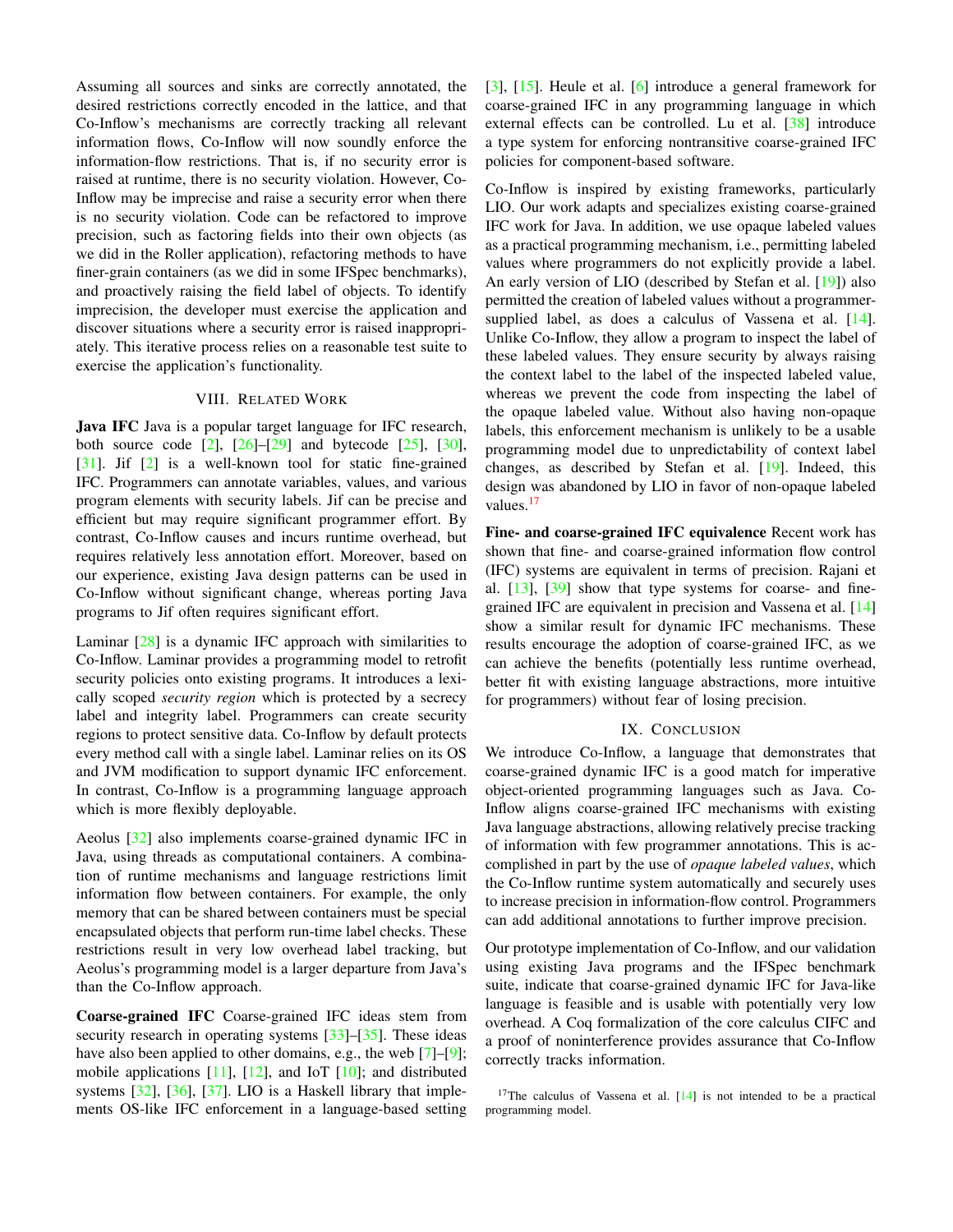#### **REFERENCES**

- <span id="page-13-0"></span>[1] F. Pottier and V. Simonet, "Information flow inference for ML," *ACM Transactions on Programming Languages and Systems*, vol. 25, no. 1, pp. 117–158, 2003.
- <span id="page-13-18"></span>[2] A. C. Myers, L. Zheng, S. Zdancewic, S. Chong, and N. Nystrom, "Jif: Java information flow," 2001–2016, software release. Located at [http:](http://www.cs.cornell.edu/jif) [//www.cs.cornell.edu/jif.](http://www.cs.cornell.edu/jif)
- <span id="page-13-5"></span>[3] D. Stefan, A. Russo, J. C. Mitchell, and D. Mazières, "Flexible dynamic information flow control in Haskell," in *Proceedings of ACM Symposium on Haskell*, 2011, pp. 95–106.
- [4] D. Hedin, A. Birgisson, L. Bello, and A. Sabelfeld, "JSFlow: Tracking information flow in JavaScript and its APIs," in *Proceedings of ACM Symposium on Applied Computing*, 2014, pp. 1663–1671.
- [5] T. H. Austin and C. Flanagan, "Efficient purely-dynamic information flow analysis," in *Proceedings of ACM SIGPLAN Workshop on Programming Languages and Analysis for Security*, 2009, pp. 113–124.
- <span id="page-13-2"></span>[6] S. Heule, D. Stefan, E. Z. Yang, J. C. Mitchell, and A. Russo, "IFC inside: Retrofitting languages with dynamic information flow control," in *Proceedings of International Conference on Principles of Security and Trust*, 2015, pp. 11–31.
- <span id="page-13-10"></span>[7] P. Buiras, D. Vytiniotis, and A. Russo, "HLIO: Mixing static and dynamic typing for information-flow control in Haskell," in *Proceedings of ACM SIGPLAN International Conference on Functional Programming*, 2015, pp. 289–301.
- [8] D. B. Giffin, A. Levy, D. Stefan, D. Terei, D. Mazières, J. C. Mitchell, and A. Russo, "Hails: Protecting data privacy in untrusted web applications," in *Proceedings of USENIX Symposium on Operating Systems Design and Implementation*, 2012, pp. 47–60.
- <span id="page-13-26"></span>[9] D. Stefan, E. Z. Yang, P. Marchenko, A. Russo, D. Herman, B. Karp, and D. Mazières, "Protecting users by confining JavaScript with COWL," in *Proceedings of USENIX Conference on Operating Systems Design and Implementation*, 2014, pp. 131–146.
- <span id="page-13-28"></span>[10] E. Fernandes, J. Paupore, A. Rahmati, D. Simionato, M. Conti, and A. Prakash, "FlowFence: Practical data protection for emerging IoT application frameworks," in *Proceedings of USENIX Security Symposium*, 2016, pp. 531–548.
- <span id="page-13-27"></span>[11] L. Jia, J. Aljuraidan, E. Fragkaki, L. Bauer, M. Stroucken, K. Fukushima, S. Kiyomoto, and Y. Miyake, "Run-time enforcement of informationflow properties on Android," in *Proceedings of European Symposium on Research in Computer Security*, 2013, pp. 775–792.
- <span id="page-13-1"></span>[12] A. Nadkarni, B. Andow, W. Enck, and S. Jha, "Practical DIFC enforcement on Android," in *Proceedings of USENIX Security Symposium*, 2016, pp. 1119–1136.
- <span id="page-13-3"></span>[13] V. Rajani and D. Garg, "Types for information flow control: Labeling granularity and semantic models," in *Proceedings of IEEE Symposium on Computer Security Foundations*, 2018, pp. 233–246.
- <span id="page-13-4"></span>[14] M. Vassena, A. Russo, D. Garg, V. Rajani, and D. Stefan, "From fine- to coarse-grained dynamic information flow control and back," *Proceedings of the ACM on Programming Languages*, vol. 3, no. POPL, pp. 76:1– 76:31, Jan. 2019.
- <span id="page-13-6"></span>[15] D. Stefan, A. Russo, P. Buiras, A. Levy, J. C. Mitchell, and D. Maziéres, "Addressing covert termination and timing channels in concurrent information flow systems," in *Proceedings of ACM SIGPLAN International Conference on Functional Programming*, 2012, pp. 201–214.
- <span id="page-13-7"></span>[16] P. Buiras, D. Stefan, and A. Russo, "On dynamic flow-sensitive floatinglabel systems," in *Proceedings of IEEE Computer Security Foundations Symposium*, 2014, pp. 65–79.
- <span id="page-13-8"></span>[17] T. Hamann, M. Herda, H. Mantel, M. Mohr, D. Schneider, and M. Tasch, "A uniform information-flow security benchmark suite for source code and bytecode," in *Proceedings of Nordic Conference on Secure IT Systems*, 2018, pp. 437–453.
- <span id="page-13-9"></span>[18] A. Sabelfeld and A. C. Myers, "Language-based information-flow security," *IEEE Journal on selected areas in communications*, vol. 21, no. 1, pp. 5–19, 2003.
- <span id="page-13-11"></span>[19] D. Stefan, D. Mazières, J. C. Mitchell, and A. Russo, "Flexible dynamic information flow control in the presence of exceptions," *Journal of Functional Programming*, vol. 27, 2017.
- <span id="page-13-12"></span>[20] G. M. Bierman, M. Parkinson, and A. Pitts, "MJ: An imperative core calculus for Java and Java with effects," University of Cambridge, Computer Laboratory, Tech. Rep. UCAM-CL-TR-563, April 2003.
- <span id="page-13-13"></span>[21] J. A. Goguen and J. Meseguer, "Security policies and security models," in *Proceedings of IEEE Symposium on Security and Privacy*, 1982, pp. 11–20.
- <span id="page-13-14"></span>[22] C. Hritcu, M. Greenberg, B. Karel, B. C. Pierce, and G. Morrisett, "All your IFCException are belong to us," in *Proceedings of the 2013 IEEE Symposium on Security and Privacy*. Los Alamitos, CA, USA: IEEE Computer Society, 2013, pp. 3–17.
- <span id="page-13-15"></span>[23] P. Shroff, S. F. Smith, and M. Thober, "Dynamic dependency monitoring to secure information flow," in *Proceedings of the 20th IEEE Computer Security Foundations Symposium*. IEEE Computer Society, 2007, pp. 203–217.
- <span id="page-13-16"></span>[24] R. Pawlak, M. Monperrus, N. Petitprez, C. Noguera, and L. Seinturier, "Spoon: A library for implementing analyses and transformations of Java source code," *Software: Practice and Experience*, vol. 46, no. 9, pp. 1155–1179, 2016.
- <span id="page-13-17"></span>[25] J. Graf, M. Hecker, and M. Mohr, "Using JOANA for information flow control in Java programs - a practical guide," in *Proceedings of Working Conference on Programming Languages*, 2013, pp. 123–138.
- <span id="page-13-19"></span>[26] A. Banerjee and D. A. Naumann, "Stack-based access control and secure information flow," *Journal of functional programming*, vol. 15, no. 2, pp. 131–177, 2005.
- [27] T. Amtoft, S. Bandhakavi, and A. Banerjee, "A logic for information flow in object-oriented programs," in *Proceedings of ACM Symposium on Principles of Programming Languages*, 2006, pp. 91–102.
- <span id="page-13-23"></span>[28] I. Roy, D. E. Porter, M. D. Bond, K. S. McKinley, and E. Witchel, "Laminar: Practical fine-grained decentralized information flow control," in *Proceedings of ACM SIGPLAN Conference on Programming Language Design and Implementation*, 2009, pp. 63–74.
- <span id="page-13-20"></span>[29] R. Küsters, T. Truderung, B. Beckert, D. Bruns, M. Kirsten, and M. Mohr, "A hybrid approach for proving noninterference of Java programs," in *Proceedings of IEEE Computer Security Foundations Symposium*, 2015, pp. 305–319.
- <span id="page-13-21"></span>[30] C. Hammer and G. Snelting, "Flow-sensitive, context-sensitive, and object-sensitive information flow control based on program dependence graphs," *International Journal of Information Security*, vol. 8, no. 6, pp. 399–422, 2009.
- <span id="page-13-22"></span>[31] G. Barthe, D. Pichardie, and T. Rezk, "A certified lightweight noninterference Java bytecode verifier," in *Proceedings of European Symposium on Programming*, 2007, pp. 125–140.
- <span id="page-13-24"></span>[32] W. Cheng, D. R. Ports, D. Schultz, V. Popic, A. Blankstein, J. Cowling, D. Curtis, L. Shrira, and B. Liskov, "Abstractions for usable information flow control in Aeolus," in *Proceedings of USENIX Annual Technical Conference*, 2012, pp. 139–151.
- <span id="page-13-25"></span>[33] P. Efstathopoulos, M. Krohn, S. VanDeBogart, C. Frey, D. Ziegler, E. Kohler, D. Mazières, F. Kaashoek, and R. Morris, "Labels and event processes in the Asbestos operating system," in *Proceedings of ACM Symposium on Operating Systems Principles*, 2005, pp. 17–30.
- [34] M. Krohn, A. Yip, M. Brodsky, N. Cliffer, M. F. Kaashoek, E. Kohler, and R. Morris, "Information flow control for standard OS abstractions," in *Proceedings of ACM SIGOPS Symposium on Operating Systems Principles*, 2007, pp. 321–334.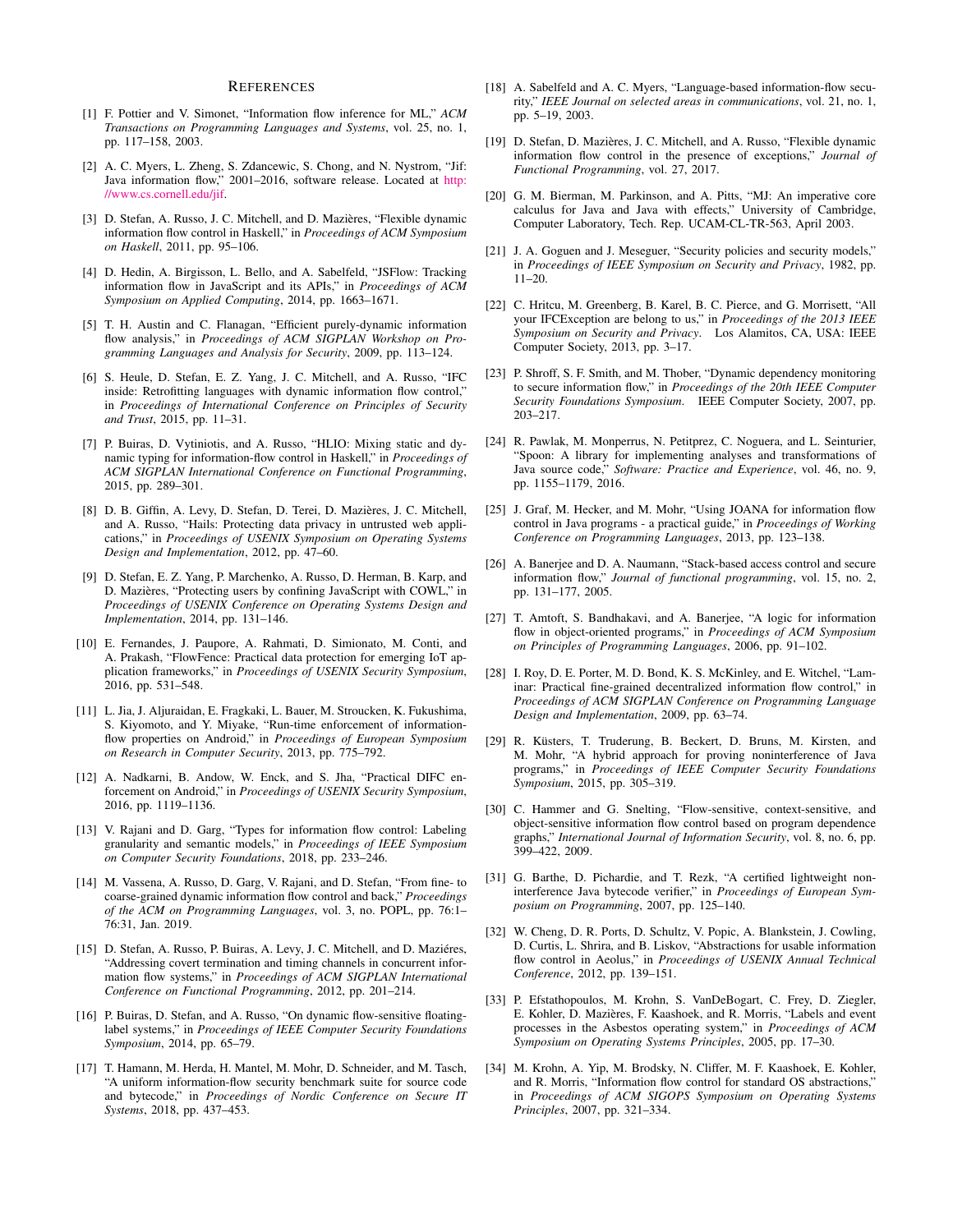<span id="page-14-8"></span>TABLE III CO-INFLOW ANNOTATIONS THAT ADDRESS FALSE POSITIVE OF IFSPEC BENCHMARKING RESULTS

| <b>Annotation</b>        | Test Cases (26)                       |
|--------------------------|---------------------------------------|
| Inserting                | Aliasing-InterProcedural-secure       |
| raiseFieldLabel          | Aliasing-Simple-secure                |
|                          | ScenarioBanking-Secure                |
|                          | Webstore3                             |
|                          | Static-Initializers-HighAccess-secure |
|                          | SecuriBench-Aliasing3                 |
|                          | SecuriBench-Arrays3-secure            |
|                          | SecuriBench-Basic17-secures           |
|                          | SecuriBench-Basic29-secure            |
|                          | SecuriBench-Collections10-secure      |
|                          | SecuriBench-Collections2-secure       |
|                          | SecuriBench-Datastructures2-secure    |
|                          | SecuriBench-Inter12-secure            |
| Inserting toLabeled      | Deepalias2                            |
| and/or refactoring meth- | Webstore                              |
| ods                      | HighConditionalIncrementalLeak-       |
|                          | secure                                |
|                          | <b>IFLoop</b>                         |
|                          | ScenarioPasswordSecure                |
|                          | ImplicitListSizeNoLeak                |
|                          | IFMethodContract2                     |
|                          | ObjectSensLeak                        |
|                          | ReviewerAnonymity-NoLeak              |
|                          | ExceptionalControlFlow1-secure        |
|                          | SecuriBench-Basic30-secure            |
|                          | SecuriBench-Datastructures1-secure    |
|                          | SecuriBench-Factories3-secure         |

- <span id="page-14-3"></span>[35] N. Zeldovich, S. Boyd-Wickizer, E. Kohler, and D. Mazières, "Making information flow explicit in HiStar," in *Proceedings of USENIX Symposium on Operating Systems Design and Implementation*, 2006, pp. 263–278.
- <span id="page-14-4"></span>[36] N. Zeldovich, S. Boyd-Wickizer, and D. Mazières, "Securing distributed systems with information flow control," in *Proceedings of the 5th USENIX Symposium on Networked Systems Design and Implementation*. Berkeley, CA: USENIX Association, 2008, pp. 293–308.
- <span id="page-14-5"></span>[37] M. V. Pedersen and S. Chong, "Programming with flow-limited authorization: Coarser is better," in *4th IEEE European Symposium on Security and Privacy*. Piscataway, NJ, USA: IEEE Press, Jun. 2019.
- <span id="page-14-6"></span>[38] Y. Lu and C. Zhang, "Nontransitive security types for coarse-grained information flow control," in *Proceedings of 33rd IEEE Symposium on Computer Security Foundations*, 2020, pp. 199–213.
- <span id="page-14-7"></span>[39] V. Rajani, I. Bastys, W. Rafnsson, and D. Garg, "Type systems for information flow control: the question of granularity," *ACM SIGLOG News*, vol. 4, no. 1, pp. 6–21, 2017.

#### <span id="page-14-2"></span>APPENDIX A

#### IFSPEC BENCHMARKING RESULTS

Detailed results are shown in Tables [III](#page-14-8) and [IV.](#page-14-9)

#### <span id="page-14-0"></span>APPENDIX B

#### WELL-FORMEDNESS OF CONFIGURATIONS

Judgment  $CT \vdash \mathcal{H} : ok$  ensures the heap is well-formed, i.e., (a) objects in a heap are correctly addressed: they are pointing to objects whose class definitions are valid; (b) class names mentioned in the heap are in the class table; and (c) all fields in every heap object are valid: the value of a field is either a valid object reference or null.

<span id="page-14-9"></span>

| <b>Causes of FP</b>          | Test Cases (21)                  |
|------------------------------|----------------------------------|
| method reads sensitive       | Aliasing-ControlFlow-secure      |
| data, but results do not de- | simpleConditionalAssignmentEqual |
| pend on the data             | simpleErasureByConditionalChecks |
|                              | BooleanOperations-secure         |
|                              | <b>IFMethodContract</b>          |
|                              | Polynomial                       |
|                              | ExceptionalControlFlow2-secure   |
|                              | LostInCast                       |
| Heterogeneously label        | ArrayIndexSensitivity-secure     |
|                              | SecuriBench-Arrays10-secure      |
|                              | SecuriBench-Arrays2-secure       |
|                              | SecuriBench-Arrays5              |
|                              | SecuriBench-Arrays8-secure       |
|                              | SecuriBench-Collections13-secure |
|                              | SecuriBench-Collections6-secure  |
|                              | SecuriBench-Collections7-secure  |
|                              | SecuriBench-Datastructures4      |
|                              | SecuriBench-Session2-secure      |
| Sensitive data overriden by  | SecuriBench-Sanitizers3          |
| non-sensitive data           | SecuriBench-StrongUpdates3       |
| Thread-local data.           | SecuriBench-StrongUpdates5       |

Judgment  $CT$ ,  $H \vdash \theta : \alpha k$  ensures all variables map to valid values;  $\vdash e : ok, \vdash \kappa : ok$ , and  $\vdash \rho : ok$  respectively ensure expressions, continuations, and continuation stacks have correct syntax;  $CT, \mathcal{H} \vdash (e, \rho, pc, \theta) : ok$  ensures that every component of the container is well-formed;  $CT \vdash \langle \Delta, \mathcal{H} \rangle : ok$ ensures that every container in stack  $\Delta$  is well-formed.

#### <span id="page-14-1"></span>APPENDIX C

## NON-INTERFERENCE PROOF

Definitions of low equivalence are shown in Figure [10.](#page-15-2)

To prove TINI, we need a few lemmas proving low equivalence is preserved under different combinations of reduction behaviours. Lemmas [1,](#page-14-10) [2,](#page-14-11) [3,](#page-14-12) [4](#page-14-13) shows these combinations.

<span id="page-14-10"></span>LEMMA 1: *L-L* PRESERVES  $\approx_L$ . If  $\Sigma_1$ .  $pc \sqsubseteq L$ ,  $\Sigma_2$ .  $pc \sqsubseteq L$ ,  $CT \vdash \Sigma_1 \rightarrow \Sigma_1', \, CT \vdash \Sigma_2 \rightarrow \Sigma_2', \, \text{and } \Sigma_1 \approx_L^{\phi} \Sigma_2, \, \text{then exists}$  $\phi'$ ,  $\Sigma'_1 \approx_L^{\phi'} \Sigma'_2$ .

<span id="page-14-11"></span>LEMMA 2: *H-H2H* PRESERVES  $\approx_L$ . If  $\Sigma_1.p c \not\sqsubseteq L$ ,  $\Sigma_2.p c \not\sqsubseteq L$ L,  $CT \vdash \sum_1 \rightarrow \sum'_1$ ,  $\Sigma'_1$ ,  $pc \not\sqsubseteq L$ , and  $\Sigma_1 \approx^{\phi}_L \Sigma_2$ , then exists  $\phi'$ ,  $\Sigma'_1 \approx_L^{\phi'} \Sigma_2$ .

<span id="page-14-12"></span>LEMMA 3: *H-H2H* PRESERVES  $\approx_L$ . If  $\Sigma_1.p c \not\sqsubseteq L$ ,  $\Sigma_2.p c \not\sqsubseteq L$ L,  $CT \vdash \sum_2 \rightarrow \sum_2', \sum_2' . pc \not\sqsubseteq L$ , and  $\Sigma_1 \approx_L^{\phi} \Sigma_2$ , then exists  $\phi'$ ,  $\Sigma_1 \approx_L^{\phi'} \Sigma'_2$ .

<span id="page-14-13"></span>Lemma 4: *H2L-H2L* preserves  $\approx_L$ . If  $\Sigma_1$ .*pc*  $\not\sqsubseteq L$ *,*  $\Sigma_2$ *.pc*  $\not\sqsubseteq$ L,  $CT \vdash \Sigma_1 \rightarrow \Sigma'_1$ ,  $CT \vdash \Sigma_2 \rightarrow \Sigma'_2$ ,  $\Sigma'_1$ ,  $pc \sqsubseteq L$ ,  $\Sigma'_2$ ,  $pc \sqsubseteq L$ , and  $\Sigma_1 \approx_L^{\phi} \Sigma_2$ , then exists  $\phi'$  so that  $\Sigma_1' \approx_L^{\phi'} \Sigma_2'$ .

PROOF. All four lemmas can be proven using case analysis on the reduction rules  $\rightarrow$ .

<span id="page-14-14"></span>LEMMA 5: *LT-LT*. If  $\Sigma_1$  is terminated,  $\Sigma_1$ .  $pc \subseteq L$ , and  $\Sigma_1 \approx_L^{\phi} \Sigma_2$ , then  $\Sigma_2$  is terminated.

PROOF. By definition of low equivalence of configurations.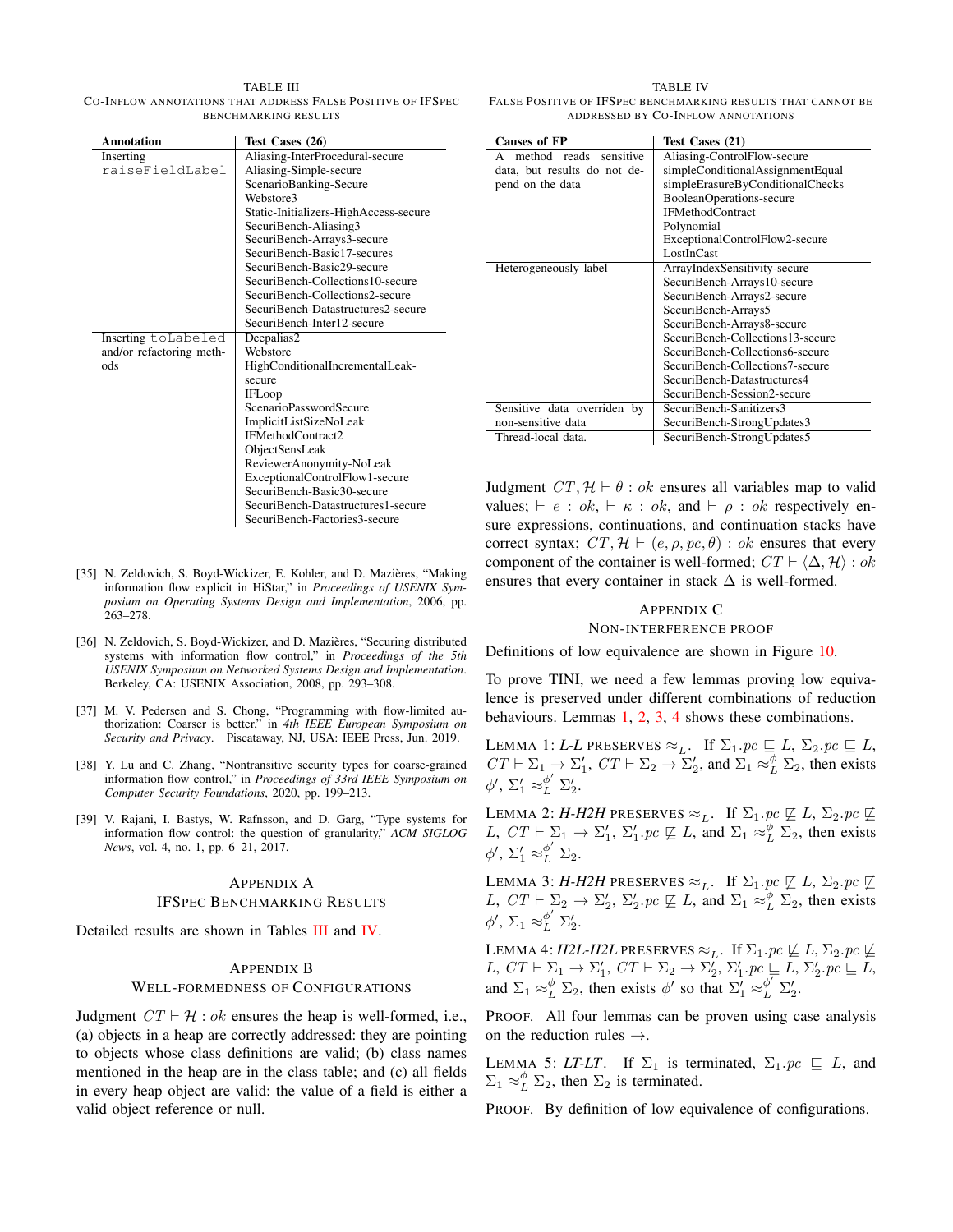| ADDRESSES-L                                                      | ADDRESSES-L                                                                                   |                                                                                                    |                                                                   |
|------------------------------------------------------------------|-----------------------------------------------------------------------------------------------|----------------------------------------------------------------------------------------------------|-------------------------------------------------------------------|
| $H_1(s_1) = \langle cn, \mathbb{F}_1, \ell_f, \ell_o \rangle$    | $H_2(s_2) = \langle cn, \mathbb{F}_2, \ell_f, \ell_o \rangle$                                 | $\ell_o \subseteq L$                                                                               | $\ell_f \subseteq L$                                              |
| $H_1(s_1) = \langle cn, \mathbb{F}_1, \ell_f, \ell_o \rangle$    | $\forall f. (\mathbb{F}_1(f) = \text{null} \iff \mathbb{F}_2(f) = \text{null})$               | $\lor (\mathbb{F}_1(f) = s_{f_1} \land \mathbb{F}_2(f) = s_{f_2} \land \mathbb{F}_2(f)) = s_{f_2}$ |                                                                   |
| $H_2(s_2) = \langle cn, \mathbb{F}_2, \ell_f, \ell_o \rangle$    | $\land H_1(s_{f_1}) = \langle cn_{f_1}, \mathbb{F}_{f_1}, \ell_{f_1}, \ell_{o_{f_1}} \rangle$ | $\land H_2(s_{f_2}) = \langle cn_{f_2}, \mathbb{F}_{f_2}, \ell_f, \ell_{o_{f_2}} \rangle$          |                                                                   |
| $\ell_o \subseteq L$                                             | $\ell_f \subseteq L$                                                                          | $\land (\phi(s_{f_1}) = s_{f_2} \land \ell_{o_{f_1}} \subseteq L \land \ell_{o_{f_2}} \subseteq L$ | $\land \ell_{o_{f_1}} = \ell_{o_{f_2}} \land cn_{f_1} = cn_{f_2}$ |
| $\phi[s_1, \mathcal{H}_1 \approx_{L}^{\phi} s_2, \mathcal{H}_2]$ | $\phi[s_1, \mathcal{H}_1 \approx_{L}^{\phi} s_2, \mathcal{H}_2]$                              |                                                                                                    |                                                                   |

 $A$ DDDESSES-L  $\approx$ 

HEAP  $\approx_L$ 

$$
\forall s_1 \ s_2. [\phi(s_1) = s_2 \implies \phi[s_1, \mathcal{H}_1 \approx_{\mathcal{L}}^{\phi} s_2, \mathcal{H}_2]]
$$
  
\n
$$
\land \forall s, s \notin dom(\mathcal{H}_1) \implies s \notin dom(\phi) \land \forall s, s \notin dom(\mathcal{H}_2) \implies s \notin dom(\phi^{-1})
$$
  
\n
$$
\land \forall s. \mathcal{H}_1(s) = \langle cn, \mathbb{F}, \ell_f, \ell_o \rangle \land \ell_o \not\subseteq L \implies s \notin dom(\phi) \land \forall s, \mathcal{H}_2(s) = \langle cn, \mathbb{F}, \ell_f, \ell_o \rangle \land \ell_o \not\subseteq L \implies s \notin dom(\phi^{-1})
$$

$$
\mathcal{H}_1 \approx_{L}^{\phi} \mathcal{H}_2
$$

| $EXPR \approx_L$ -OBJECT-L                                                                               | $EXPR \approx_L$ -OBJECT-H                                                                               |                                                                                                        |                                                                                                        |
|----------------------------------------------------------------------------------------------------------|----------------------------------------------------------------------------------------------------------|--------------------------------------------------------------------------------------------------------|--------------------------------------------------------------------------------------------------------|
| $\mathcal{H}_1(\varsigma_1) = \langle cn, \mathbb{F}_1, \ell_f, \ell_o \rangle$                          | $\mathcal{H}_1(\varsigma_1) = \langle cn, \mathbb{F}_1, \ell_{f_1}, \ell_{o_1} \rangle$                  |                                                                                                        |                                                                                                        |
| $\mathcal{H}_2(\varsigma_2) = \langle cn, \mathbb{F}_2, \ell_f, \ell_o \rangle$                          | $\mathcal{H}_2(\varsigma_2) = \langle cn, \mathbb{F}_2, \ell_{f_2}, \ell_{o_2} \rangle$                  |                                                                                                        |                                                                                                        |
| $\ell_{\alpha} \sqsubseteq L$                                                                            | $\ell_{\alpha1} \not\sqsubseteq L$                                                                       | $EXPR \approx_L$ -LABELED-L                                                                            | $EXPR \approx_L$ -LABELED-H                                                                            |
| $\phi(\varsigma_1)=\varsigma_2$                                                                          | $\ell_{\alpha2} \not\sqsubseteq L$                                                                       | $\langle e_1, H_1 \rangle \approx_L^{\phi} \langle e_2, H_2 \rangle$<br>$\ell \sqsubset L$             | $\ell \not\sqsubseteq L$                                                                               |
| $\langle \varsigma_1, \mathcal{H}_1 \rangle \approx_L^{\phi} \langle \varsigma_2, \mathcal{H}_2 \rangle$ | $\langle \varsigma_1, \mathcal{H}_1 \rangle \approx_L^{\phi} \langle \varsigma_2, \mathcal{H}_2 \rangle$ | $\langle e_1^{\ell}, \mathcal{H}_1 \rangle \approx_L^{\phi} \langle e_2^{\ell}, \mathcal{H}_2 \rangle$ | $\langle e_1^{\ell}, \mathcal{H}_1 \rangle \approx_L^{\phi} \langle e_2^{\ell}, \mathcal{H}_2 \rangle$ |

| $\text{EXPR} \approx_L\text{-OPAQUELABELED-L}$                                                                     | $EXPR \approx_L$ -OPAQUELABELED-H                                                                              | VARIABLE STATE $\approx_L$                                                                                                                           |
|--------------------------------------------------------------------------------------------------------------------|----------------------------------------------------------------------------------------------------------------|------------------------------------------------------------------------------------------------------------------------------------------------------|
| $\langle e_1, \mathcal{H}_1 \rangle \approx_L^{\phi} \langle e_2, \mathcal{H}_2 \rangle \qquad \ell \sqsubseteq L$ | $\ell_1 \not\sqsubseteq L$ $\ell_2 \not\sqsubseteq L$                                                          | $\forall x.\theta_1(x) = v_1 \wedge \theta_2(x) = v_2 \wedge \langle v_1, \mathcal{H}_1 \rangle \approx_L^{\phi} \langle v_1, \mathcal{H}_2 \rangle$ |
| $\langle e_1^{[\ell]}, \mathcal{H}_1 \rangle \approx^\phi_L \langle e_2^{[\ell]}, \mathcal{H}_2 \rangle$           | $\langle e_1^{[\ell_1]}, \mathcal{H}_1 \rangle \approx_L^{\phi} \langle e_2^{[\ell_2]}, \mathcal{H}_2 \rangle$ | $\langle \theta_1, \mathcal{H}_1 \rangle \approx_L^{\phi} \langle \theta_2, \mathcal{H}_2 \rangle$                                                   |



Fig. 10. Definitions of low equivalence of expressions, continuations, containers, and configurations

 $\Sigma_2$ .  $pc \not\sqsubseteq L$ ,  $\Sigma_1 \approx^{\phi}_L \Sigma_2$  and  $CT \vdash \Sigma_2 \rightarrow \Sigma'_2$ , then  $\Sigma'_2$ .  $pc \not\sqsubseteq L$ . stack, and configuration.

**PROOF.** By case analysis on the reduction rules  $\rightarrow$  and the DEFINITION 1: AUXILIARY FUNCTIONS. definition of low equivalence.

Now we prove TINI.

PROOF. By strong induction on the number of *total steps* that two executions take to reach final configurations, and applying lemmas [1,](#page-14-10) [2,](#page-14-11) [3,](#page-14-12) [4,](#page-14-13) [5,](#page-14-14) and [6.](#page-15-3)

# <span id="page-15-1"></span>APPENDIX D TYPE SYSTEM

The judgement  $\vdash$  CT : ok ensures that all loaded classes are well-typed, i.e., all method declarations in a class are well typed: it's body's type matches its declared return type.

Figure [11](#page-16-0) shows remaining typing judgements for expressions. Some of these rules use auxiliary functions defined in Definition [1.](#page-15-4) Figure [12](#page-16-1) shows typing judgements of continuations.

<span id="page-15-3"></span><span id="page-15-2"></span>LEMMA 6: *HT-H2H*. If  $\Sigma_1$  is terminated,  $\Sigma_1$ .  $pc \not\sqsubseteq L$ , Figure [13](#page-16-2) shows typing judgements of a container, container

 $\overline{d} \circ f$ 

<span id="page-15-4"></span>

$$
lookup\_md(CT, cn, m) \stackrel{def}{=} \tau_r \ m(\tau \ x) \{e\}
$$
  
where  $CT(cn) = \text{class } cn \overline{fd} \overline{md} \text{ and } \tau_r \ m(\tau \ x) \{e\} \in \overline{md}$   

$$
lookup\_fd(CT, cn, f) \stackrel{def}{=} cn'f
$$
  
where  $CT(cn) = \text{class } cn \overline{fd} \overline{md} \text{ and } cn' f \in \overline{fd}$   

$$
fields (CT, cn) \stackrel{def}{=} \{f \mid cn' f \in \overline{fd}\}
$$
  
where  $CT(cn) = \text{class } cn \overline{fd} \overline{md}$ 

# <span id="page-15-0"></span>APPENDIX E OPERATIONAL SEMANTICS

Remaining reduction rules are presented in Figure [14.](#page-17-0)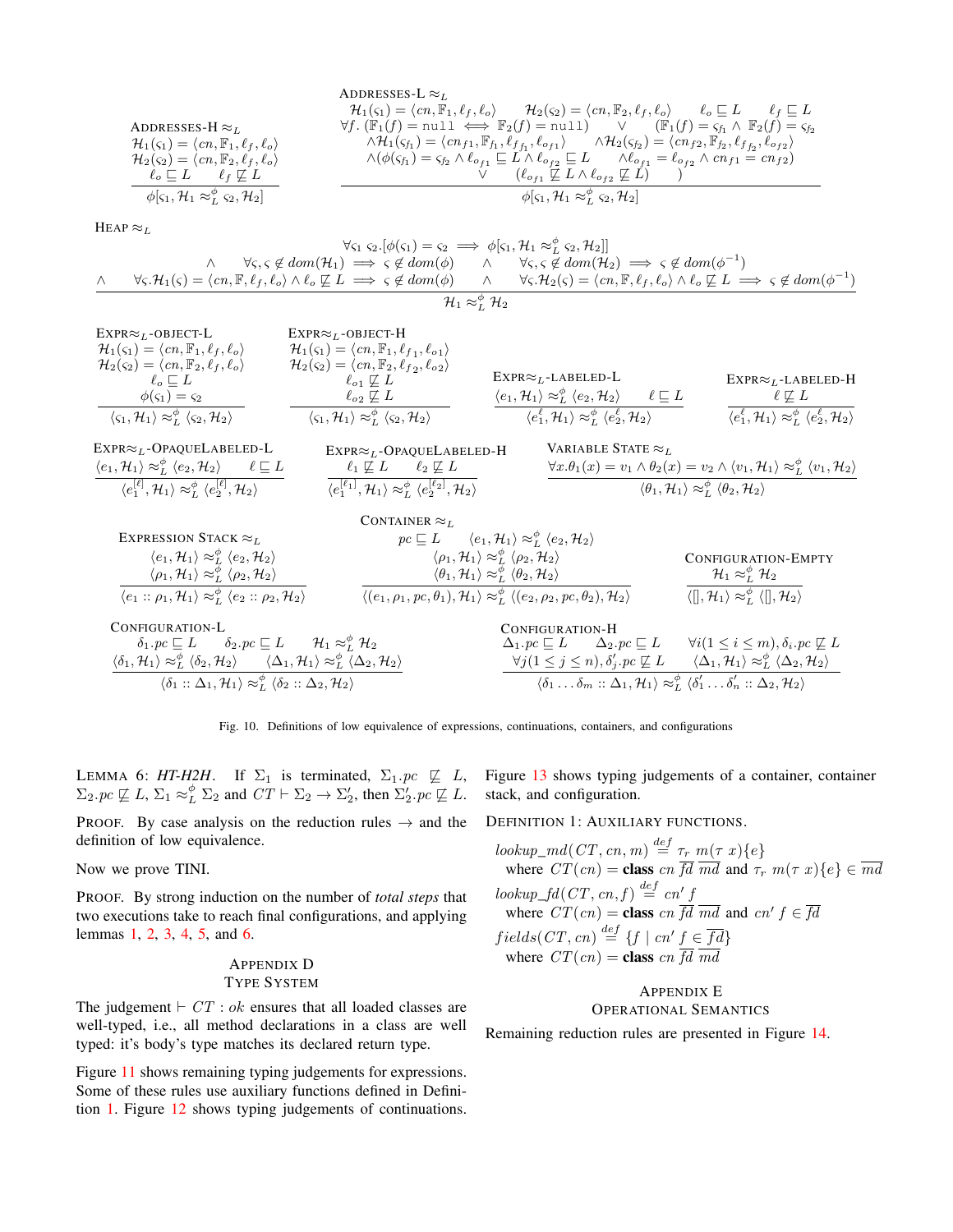<span id="page-16-0"></span>

<span id="page-16-2"></span><span id="page-16-1"></span>

| VARIABLE STATE<br>$\forall x \tau, \Gamma(x) = \tau$ $\theta(x) = v$                      | CONTINUATION-3 IACN<br>$CT, \Gamma, \mathcal{H} \vdash \kappa : \tau \rightarrow \tau'$<br>$CT, \Gamma, \mathcal{H} \vdash \rho : \tau' \rightarrow \tau''$                                                                              | UUN TAINEK<br>e is free of assignment $CT, \Gamma, \mathcal{H} \vdash e : \tau$                                                                                                                                                                                                     |
|-------------------------------------------------------------------------------------------|------------------------------------------------------------------------------------------------------------------------------------------------------------------------------------------------------------------------------------------|-------------------------------------------------------------------------------------------------------------------------------------------------------------------------------------------------------------------------------------------------------------------------------------|
| $CT, \Gamma, \mathcal{H} \vdash v : \tau$<br>$CT, \Gamma, \mathcal{H} \vdash \theta : ok$ | $CT, \Gamma, \mathcal{H} \vdash (\kappa :: \rho) : \tau \rightarrow \tau''$                                                                                                                                                              | $CT, \Gamma, \mathcal{H} \vdash \theta : ok$ $CT, \Gamma, \mathcal{H} \vdash \rho : \tau \rightarrow \tau$<br>$CT, \Gamma, \mathcal{H} \vdash (e, \rho, \ell, \theta) : \tau \rightarrow \tau'$                                                                                     |
| <b>STACK-NIL</b><br>$CT, \Gamma, \mathcal{H} \vdash    : \tau \rightarrow \tau$           | CONTAINER-STACK<br>$CT, \Gamma, \mathcal{H} \vdash \delta : \tau \rightarrow \tau'$<br>$CT, \Gamma, \mathcal{H} \vdash \Delta : \tau' \rightarrow \tau''$<br>$CT, \Gamma, \mathcal{H} \vdash \delta :: \Delta : \tau \rightarrow \tau''$ | <b>CONFIGURATION</b><br>$CT, \Gamma, \mathcal{H} \vdash \delta : \tau \rightarrow \tau'$<br>$CT, \Gamma, \mathcal{H} \vdash \Delta : \tau' \rightarrow \tau'' \qquad \vdash CT : ok$<br>$CT, \Gamma \vdash \langle \mathcal{H}, \delta :: \Delta \rangle : \tau \rightarrow \tau''$ |

 $\overline{a}$ 

Fig. 13. Typing rules for continuation stack, container, container stack, and configuration